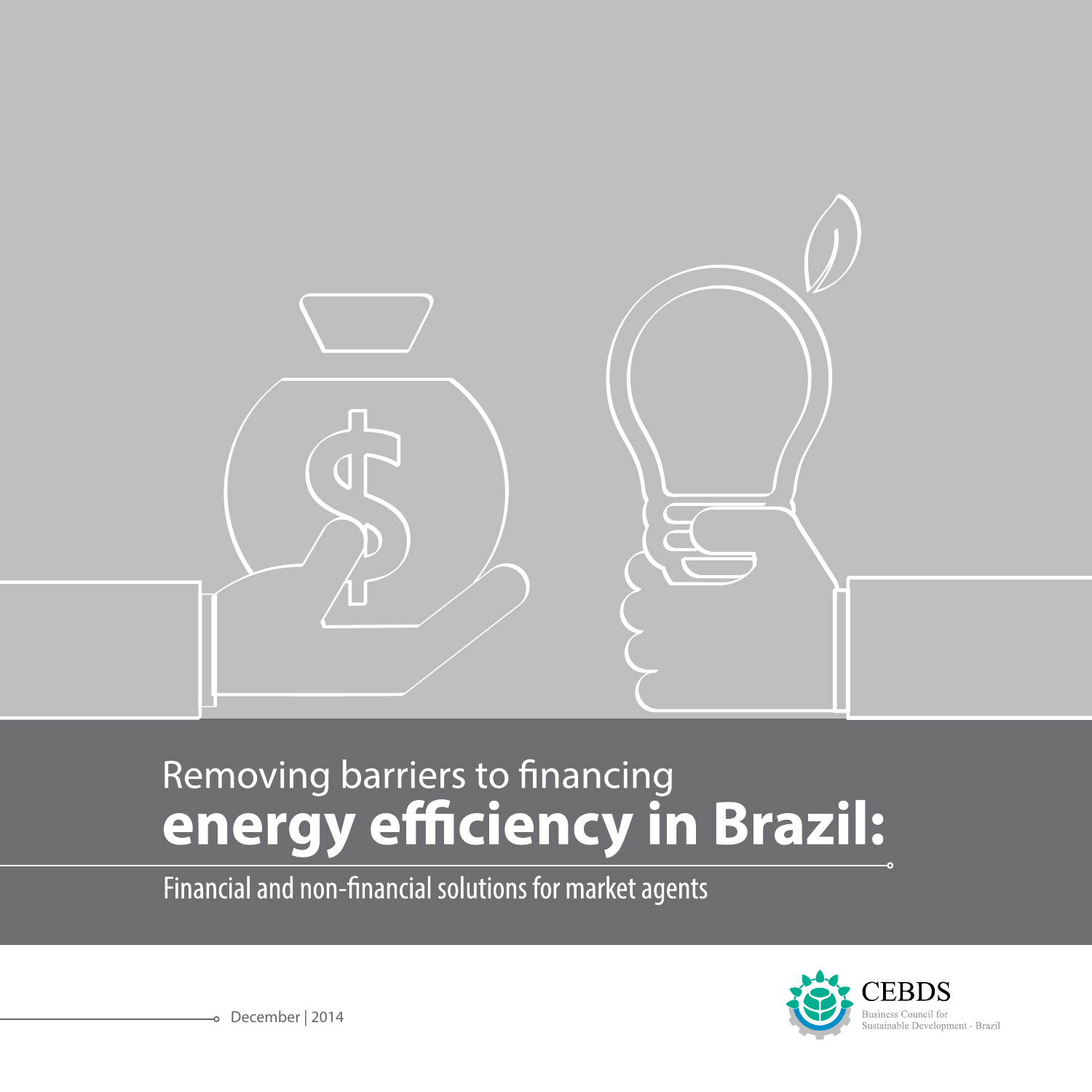#### **Credits**

#### **Copyright**

Brazilian Business Council for Sustainable Development (CEBDS)©2014. All rights reserved

**Concept and Review**

Conselho Empresarial Brasileiro para o Desenvolvimento Sustentável (CEBDS)

**Research and Contents:**  SITAWI Finanças do Bem

**General Coordination:**  Energy and Climate Change Working Group Sustainable Financing Working Group

**Graphical Design and Layout** I Graficci Comunicação e Design

**December 2014 Social media** cebds.org.br Facebook.com/CEBDSBR Twitter.com/CEBDS Youtube.com/CEBDSBR

**CEBDS Address** Av. das Américas, 1155 • sala 208 • CEP: 22631-000 Barra da Tijuca • Rio de Janeiro • RJ • Brasil +55 21 2483-2250 • cebds@cebds.org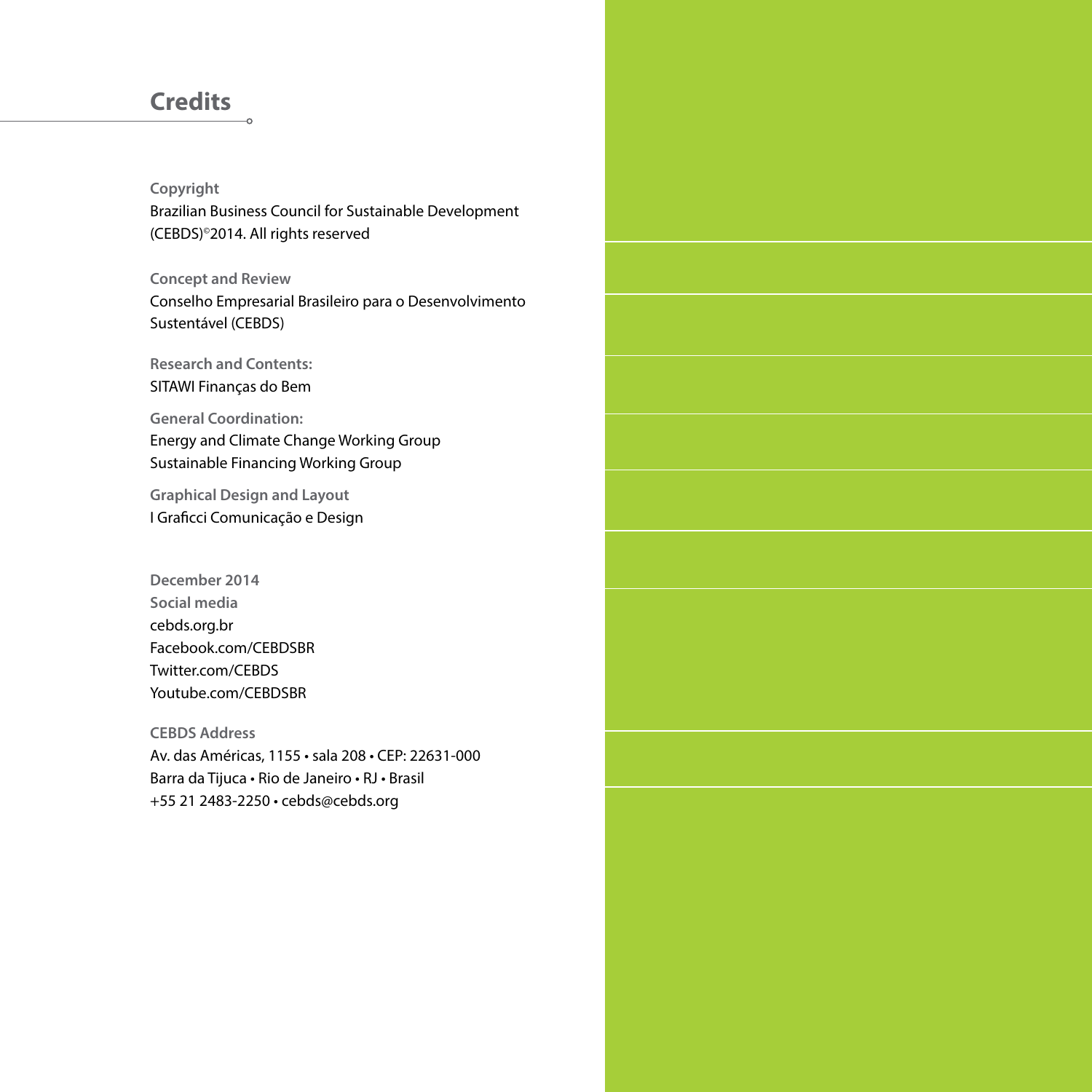### **Contents**

| <b>Message from the President</b>                                 | $\overline{\phantom{0}}$ 05 |
|-------------------------------------------------------------------|-----------------------------|
|                                                                   |                             |
| <b>What is CEBDS?</b>                                             | $-0.06$                     |
|                                                                   |                             |
| <b>Energy and Climate Change Working Group</b>                    | $\sim 07$                   |
| <b>Sustainable Financing Working Group</b>                        | $-0.07$                     |
|                                                                   |                             |
| A. Introduction                                                   | -08                         |
| <b>B. Background on energy efficiency</b>                         | $-0.09$                     |
| <b>C. Barriers to financing energy efficiency in Brazil</b>       |                             |
| i. Internal barriers of companies                                 | 13<br>16                    |
| ii. Internal barriers of financial institutions                   | 18                          |
| iii. Barriers that impact other market agents                     | 20                          |
| <b>D. International cases</b>                                     |                             |
|                                                                   | $\sim$ 22 $\,$              |
| E. Financial and non-financial solutions for the Brazilian market | 25                          |
| i. Financial solutions                                            | 27                          |
| ii. Non-financial solutions                                       | 31                          |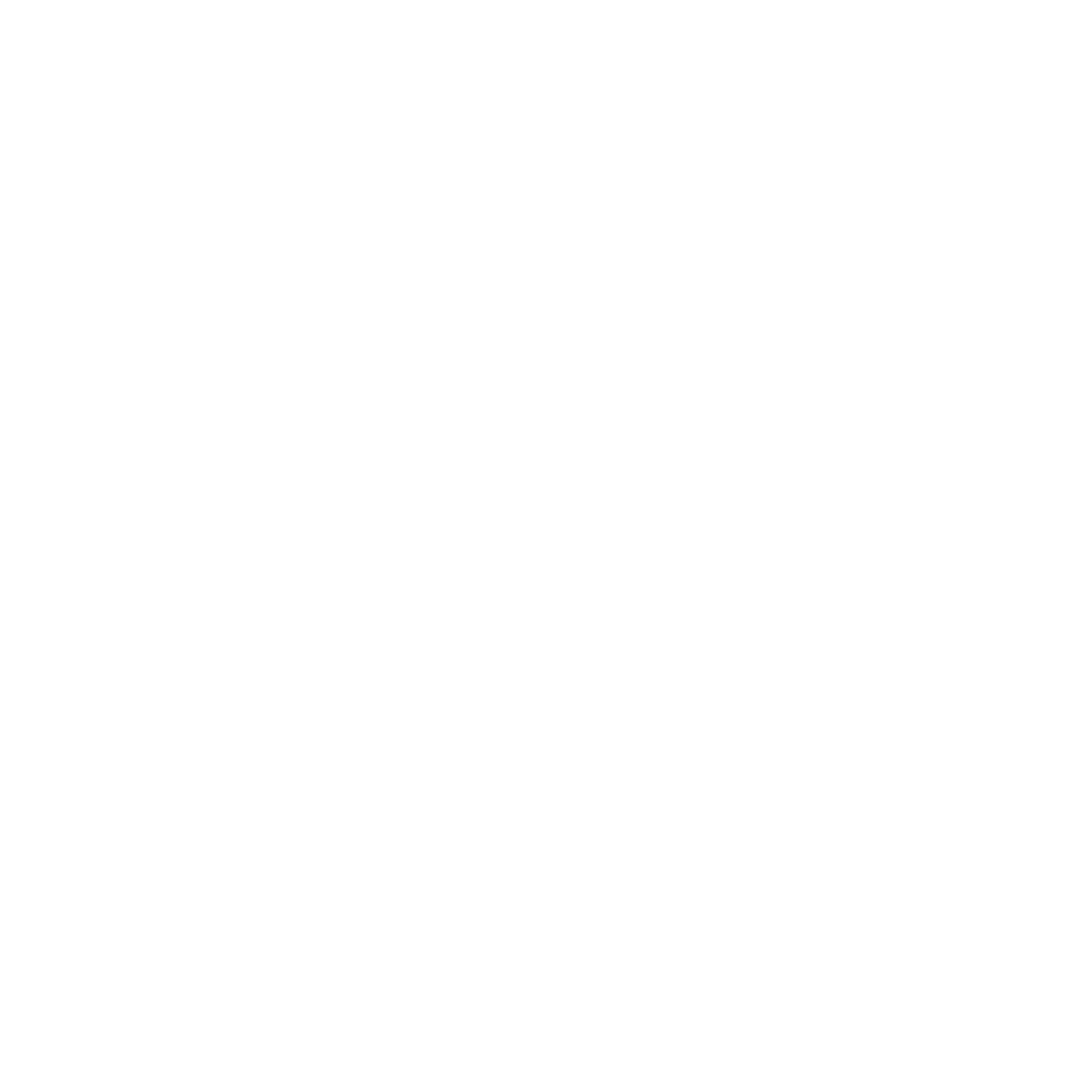he discussion on financing is of great relevance at both national and international levels to ensure a paradigm shift towards a low-carbon economy. However, the existence of resources alone is not enough. It is necessary to ensure full access to them.

It was with this assumption in mind that the CEBDS Energy and Climate Change (CTClima) and the Sustainable Finance (CTFin) Working Groups joined efforts to identify existing barriers and contribute towards increasing the access to existing credit lines for sustainability projects. Companies and financial institutions recognize the existence of barriers, on both sides, that hinder or even prevent the development of sustainability projects. In order to overcome this, it is important to translate sustainability into numbers and prove that businesses that are sustainable from an environmental and social point of view, have lower default risk and, therefore, should have access to lower interest rates.

CEBDS took the first step and chose energy efficiency projects. Although they bring positive results from the perspective of reducing greenhouse gas emissions and power consumption, the feasibility of these projects still faces difficulties, both within businesses and in financial institutions. For example,

within the company, these projects compete for investments priorities with other projects, without considering different aspects. In the financial institutions, we can mention lack of knowledge from commercial teams about energy efficiency.

In this study, we sought to identify the barriers that prevent or hinder access to the available resources and propose changes that can minimize these difficulties, both for companies and for financial institutions. The shift to a low-carbon economy is also needed from the economic viewpoint. Besides the increasing of new business activities, the green economy has items as energy efficiency and lower impact of natural resources consumption, work force qualifications and productivity, and also lower risks.

Its Worth to emphasizes that this is only the first of a series of studies that should be developed. We believe, with high confidence, that promoting the integration of different areas in the same company, as well as, different segments of the economic activity is an indispensable factor to surpass the barriers that hinder the way to enable financially the sustainability.

**Marina Grossi** CEBDS President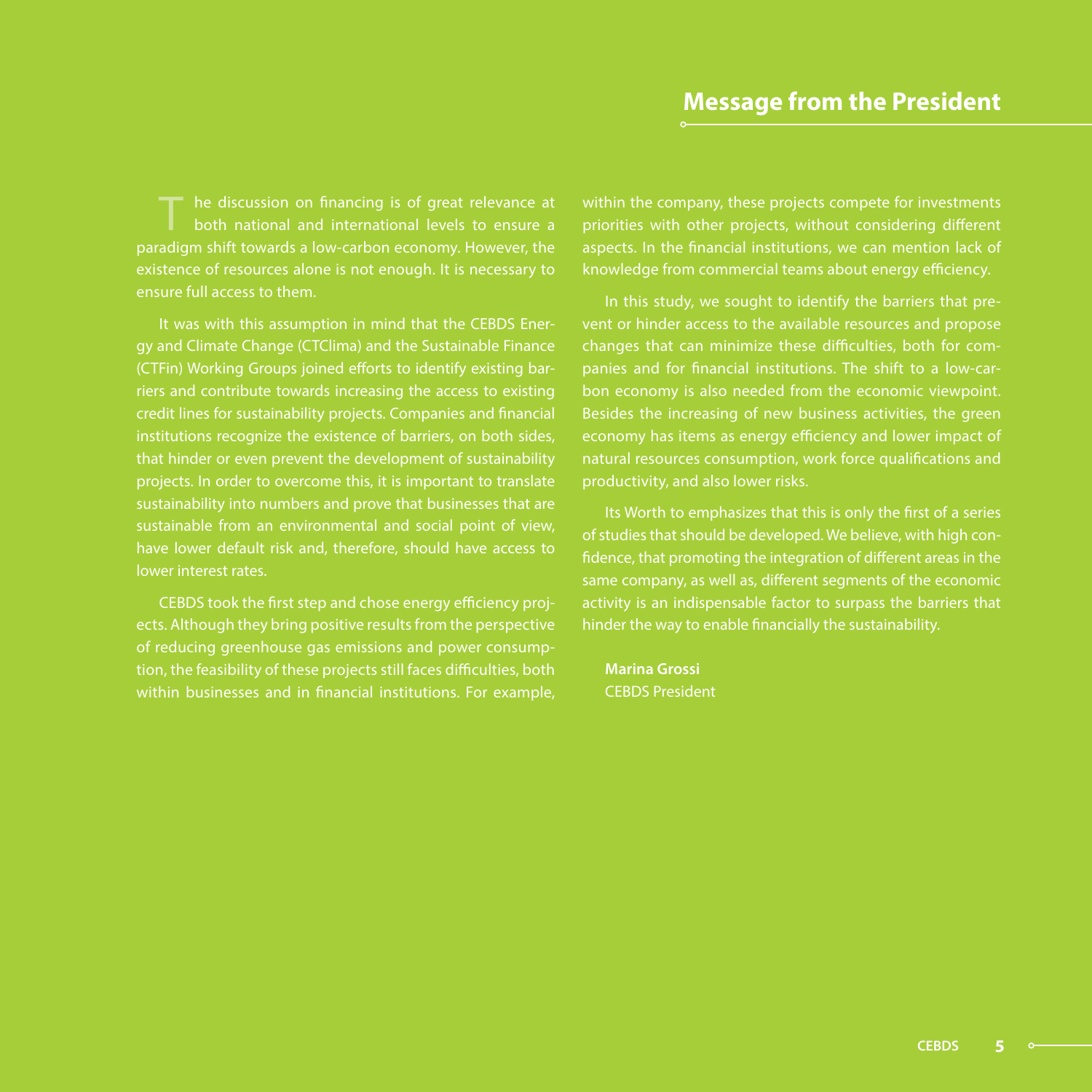EBDS is a non-profit organization that works with government and civil society to promote sustainable development in companies in Brazil, as well as to disseminate current information on business sustainability practices.

Founded in 1997 by a group of Brazilian business owners who were aware of the changes and opportunities presented by sustainability (especially after Rio 92) CEBDS convenes approximately 70 of Brazil's largest business groups. Together, these companies are responsible for around 40% of Brazil's GDP and more than one million jobs. CEBDS is the World Business Council for Sustainable Development (WBCSD)'s local chapter in Brazil, along with 60 national and regional councils spread out across 36 countries and 22 sectors, in addition to 200 member companies throughout the world.

CEBDS was the first institution in Brazil to address sustainability in terms of the Triple Bottom Line, an accounting framework that assesses social, environmental and financial performance. CEBDS is a leader in sustainability, and one that is focused beyond business, also reaching out to civil society and government partners. The organization is considered the main actor representing Brazil's business sector, and is recognized in leading a revolutionary alternative paradigm to the current economic model.

In 1997, CEBDS issued its first Sustainability Report for Brazil. In 2008, it partnered with the World Resources Institute and the Getúlio Vargas Foundation in the implementation of the GHG Protocol, aimed at measuring greenhouse gas emissions in the country. Since 1998, the organization has also represented its members in all meetings of the United Nations Framework Convention on Climate Change (UN-FCCC), and in 2000 it began to do the same at the Convention on Biological Diversity (CBD).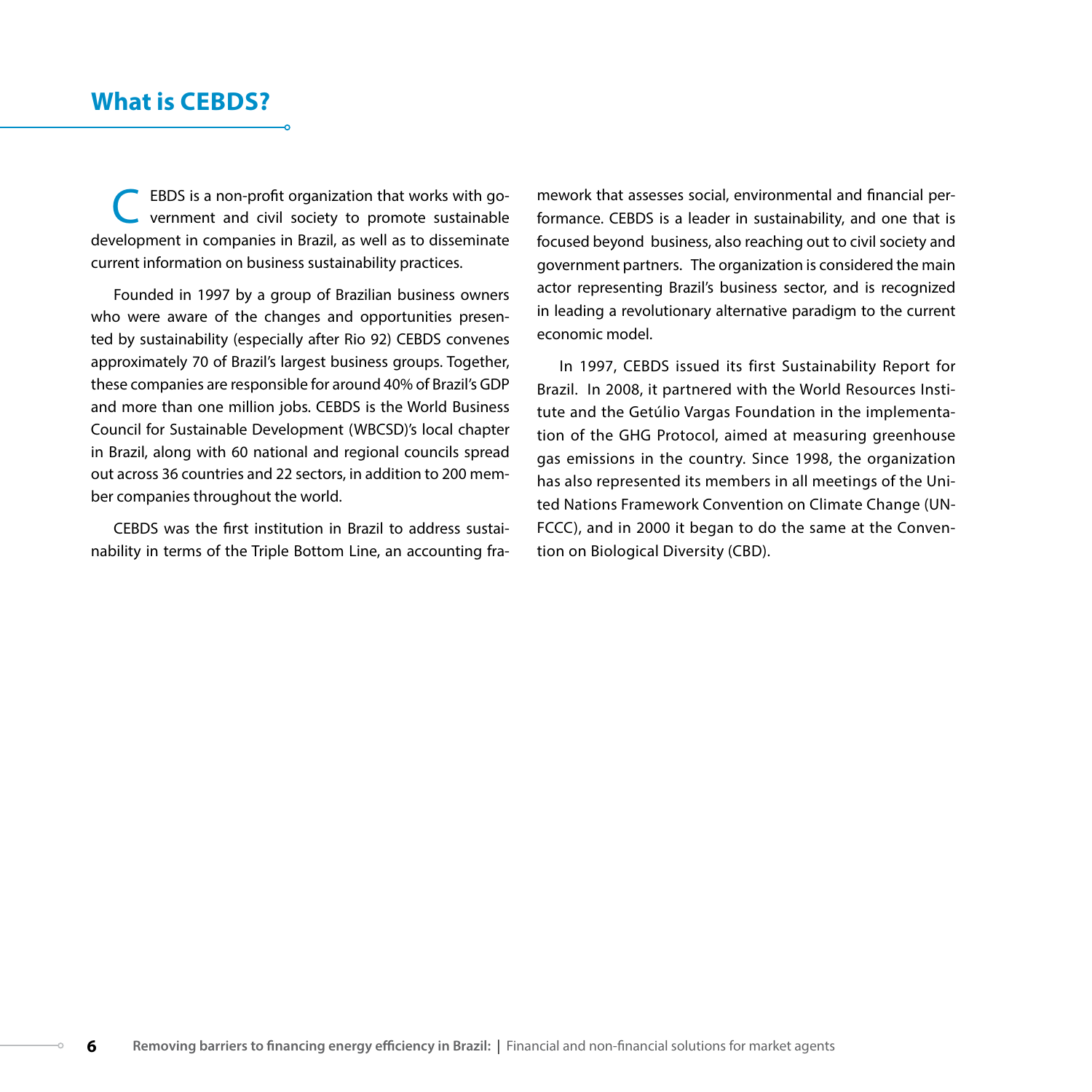#### **Sustainable Financing Working Group**

he Energy and Climate Change Working Group consists of large Brazilian companies and it is proposed to address issues related to energy and climate change, as well as help businesses take advantage of new market opportunities and minimize their risks from the climate change. The CTClima also monitors and participates in the Conferences of the Parties of the United Nations Framework Convention on Climate Change (CoP) and forums of the Federal Government and civil society

O fficially launched in 2005, the Sustainable Financing Working Group gathers the largest financial institutions in Brazil and has already consolidated its position as a promotion source for a new development model, working with leading edge themes for the financial sector. CTFin helps encourage financial institutions to take on their role in promoting sustainable development, stimulating the discussion of principles and better practices, through projects and partnerships in the area of sustainable finance, that generate concrete results.

#### **Governance (2013 - 2015)**

**President:** David Canassa (Votorantim Participações) **Vice-president:** Vivian Macknight (Vale) **Coordinator:** Raquel Souza (CEBDS**)**

#### **Governance (2013 – 2015)**

**President:** Carlos Nomoto (Santander) **Vice-president:** Maria Eugênia Sosa Taborda (Itau Unibanco) **Coordinator:** Fernanda Gimenes (CEBDS)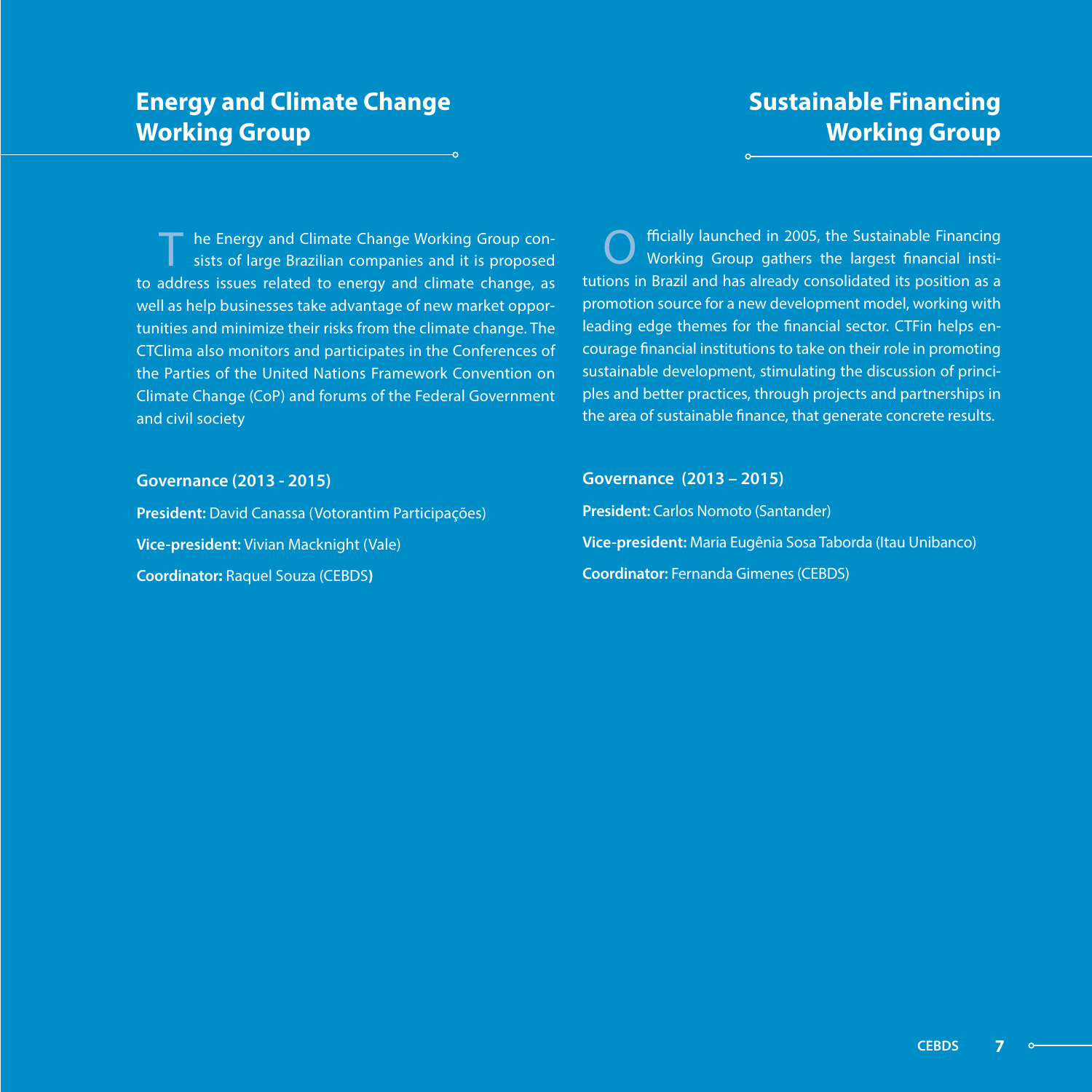## A. **Introduction**

I nvestments in energy efficiency projects contribute to reducing<br>greenhouse gas (GHG) emissions and energy consumption, as well as to national emissions reduction targets and saving financial resources in

Despite the benefits of energy efficiency projects, their feasibility is still a challenge because of internal corporate issues and also issues related to financial institutions.

The project *Removing barriers to financing energy efficiency in Brazil: Financial and non-financial solutions for market agents* arose from the awareness of CEBDS and its members of the key role of the financial sector and companies in the development of an energy efficiency market in Brazil. In this study we sought to identify the obstacles that prevent or hinder the access of the corporate sector to the resources available for sustainability financing, with a focus on energy efficiency, and to propose changes that minimize these difficulties.

The methodological foundation of the study consisted of surveys and testing of hypotheses regarding the barriers to financing energy efficiency in Brazil. After understanding the most relevant barriers from literature review and analysis of economic-financial data, we conducted semi-structured interviews with officers from companies, financial institutions and associations connected to the issue. Lastly, we sought to understand international experiences before suggesting financial and non-financial instruments to overcome barriers.

Among the investment segments and options for energy efficiency, we opted to emphasize the barriers faced by the industrial sector and focused on equipment and process enhancement. Other actions such as distributed generation and cogeneration are cited in the paper, but they will be studied at greater depth in the future.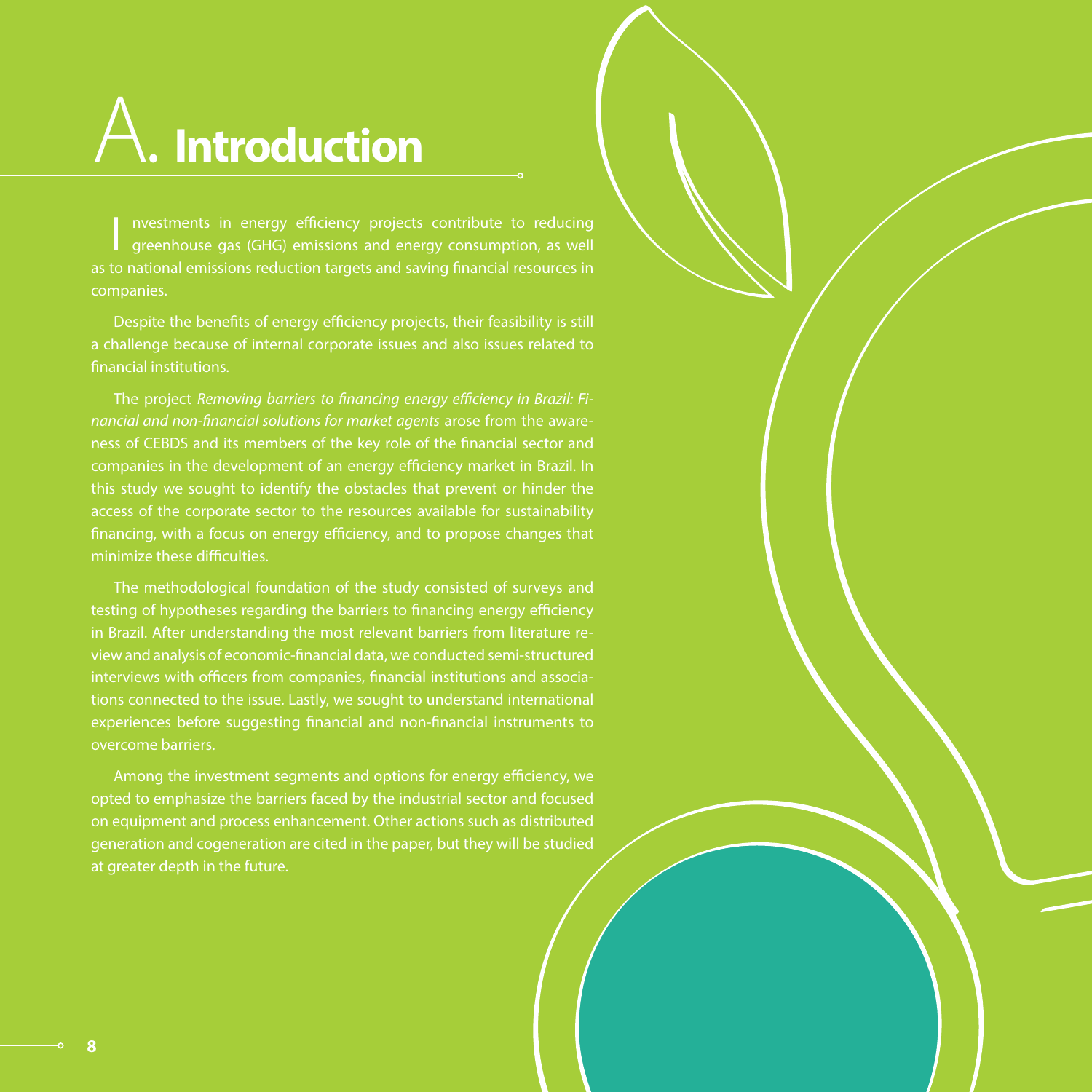## **Background on energy efficiency** B.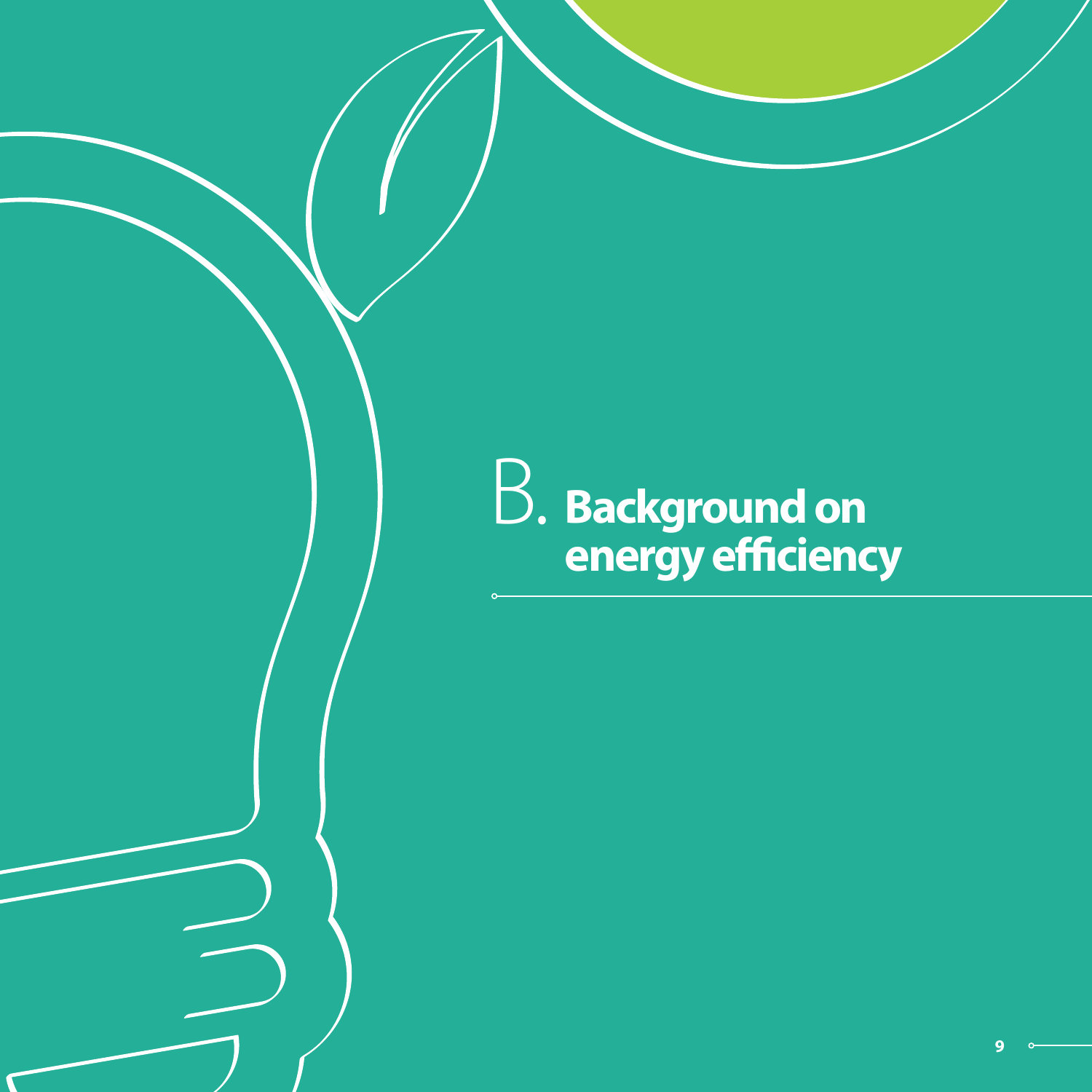**B** razil has several programs and initiatives to foster energy efficiency. The main ones are the National Electricity Conservation Program (PROCEL), the Brazilian Labeling Program (PBE), the Energy Efficiency Program for Distribution Companies (PEE - ANEEL), in addition to programs from the National Petroleum, Natural Gas and Biofuels Agency (ANP). Indus-

try associations and federations also have specific programs and/or projects, like, CNI and ABRACE.

A study carried out by the Carbon Trust identified in Brazil an availability of R\$ 400 million in credit lines and financial instruments exclusively for energy efficiency. Among the exclusive lines are ProESCO (BNDES) and the Pro-Hotéis program<sup>1</sup> and lines from development agencies such as the Green Economy Line from Desenvolve SP. If we consider non-exclusive lines, where resources can be raised for efficiency projects, the available amount is around R\$ 42 billion. Among non-exclusive resources are Finame and Fundo Clima (BNDES). Figure 1 contains a summary of the main exclusive and non-exclusive credit lines for energy efficiency in Brazil.

|  |  | Figure 1 - Map of credit lines for energy efficiency |  |  |
|--|--|------------------------------------------------------|--|--|
|--|--|------------------------------------------------------|--|--|

|                               | Program        |                                          | Scale R\$ MM(3) | <b>Focused on EE</b> | <b>Contracts</b>                 | <b>Scope</b>                                     | <b>Interest Rates</b> |
|-------------------------------|----------------|------------------------------------------|-----------------|----------------------|----------------------------------|--------------------------------------------------|-----------------------|
| <b>BNDES</b>                  | <b>FINEM</b>   | <b>PROESCO</b>                           | 62              | Yes                  | Direct/Indirect                  | ESCOs, final users and<br>distributing companies | $5,1% + spread$       |
|                               |                | <b>Industrial Production</b><br>Capacity | 200             | <b>No</b>            | Direct/Indirect                  | Industry                                         | $5.1\% + spread$      |
|                               | Fundo<br>Clima | Efficient transport                      | 20 <sup>2</sup> | Yes                  | Indirect via<br>commercial banks | Transport                                        | 2.5% to 9.5%          |
|                               |                | <b>Efficient machines</b>                |                 | Yes                  |                                  | Industry and trade                               |                       |
|                               | <b>Others</b>  | Cartão BNDES                             | 9.500           | <b>No</b>            |                                  | Any sector - SME                                 | 10,8%                 |
|                               |                | <b>BNDES</b> automático                  | 9.400           | <b>No</b>            |                                  | Any sector                                       | $5.1\% + spread$      |
|                               |                | <b>FINAME</b>                            | 23.400          | <b>No</b>            |                                  | Any sector                                       | 3,5%                  |
| International<br><b>Funds</b> | IFC, BID       | EEGM, Pro-Hotéis                         | 200             | <b>No</b>            | Indirect                         | <b>Buildings</b>                                 | n.d.                  |
| <b>Commercial Fls</b>         |                | <b>Various</b>                           | 200             | <b>No</b>            | <b>Direct</b>                    | Any sector                                       | 7% to 20%             |
| Regional agencies             |                | Desenvolve SP                            | 200             | <b>No</b>            | <b>Direct</b>                    | Any sector                                       | n.d.                  |
| Energy distribution companies |                | <b>Industrial Production</b><br>Capacity | 200             | <b>No</b>            | Direct (call for bids)           | Industrial/residential <sup>(4)</sup>            | n.d.                  |

1) Amount reaches R\$ 42 billion if considered credit lines that don't have exclusive focus on energy efficiency 2) Average financed value for each project (2012) 4) Public call for projects focused on the two larger energy markets of each energy distributor (usually industrial and residential markets). Source: Carbon Trust; CEBDS; SITAWI – Finanças do Bem

<sup>1</sup> Program geared towards energy efficiency in hotels, managed by Energia Eficiente with resources from IFC and Santander.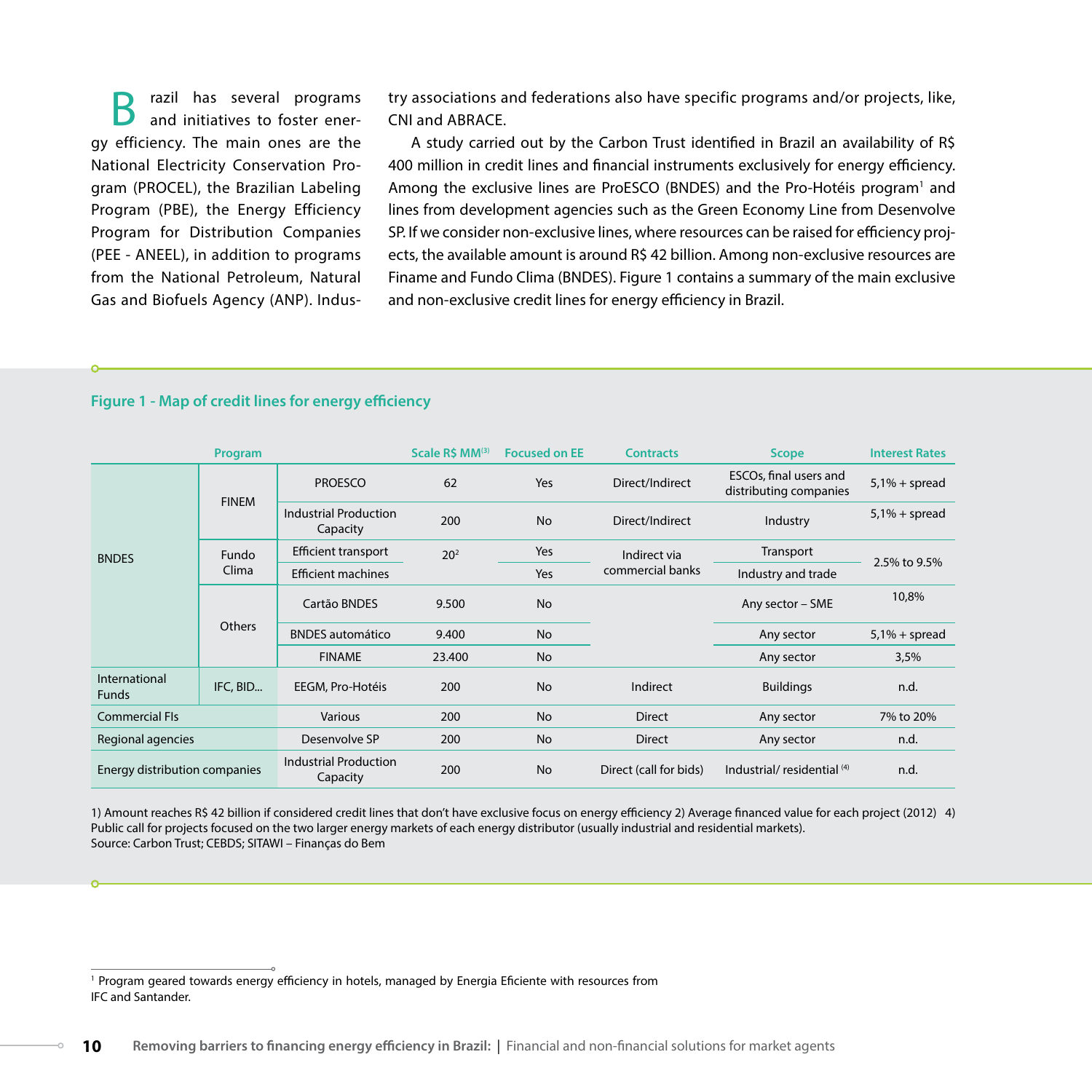Despite a history of programs for fostering energy efficiency and the existence of specific credit lines, Brazil has low levels of energy efficiency when compared to the world's major economies. Studies carried out by the *American Council for an Energy-Efficient Economy (ACEEE)*<sup>2</sup> show that Brazil captures less than 30% of its energy efficiency potential and ranks 15<sup>th</sup> among the 16 analyzed economies. Figure 2 shows the analyzed countries and their position in the ranking.



Source: ACEEE – Energy Efficiency Scorecard; CEBDS; SITAWI – Finanças do Bem

<sup>&</sup>lt;sup>2</sup> O Non-governmental organization in the United States that fosters energy efficiency through studies,

investment programs, political action and other mechanisms.

<sup>&</sup>lt;sup>3</sup> Source: American Council for an Enerfy-Efficiency Economy (ACEEE).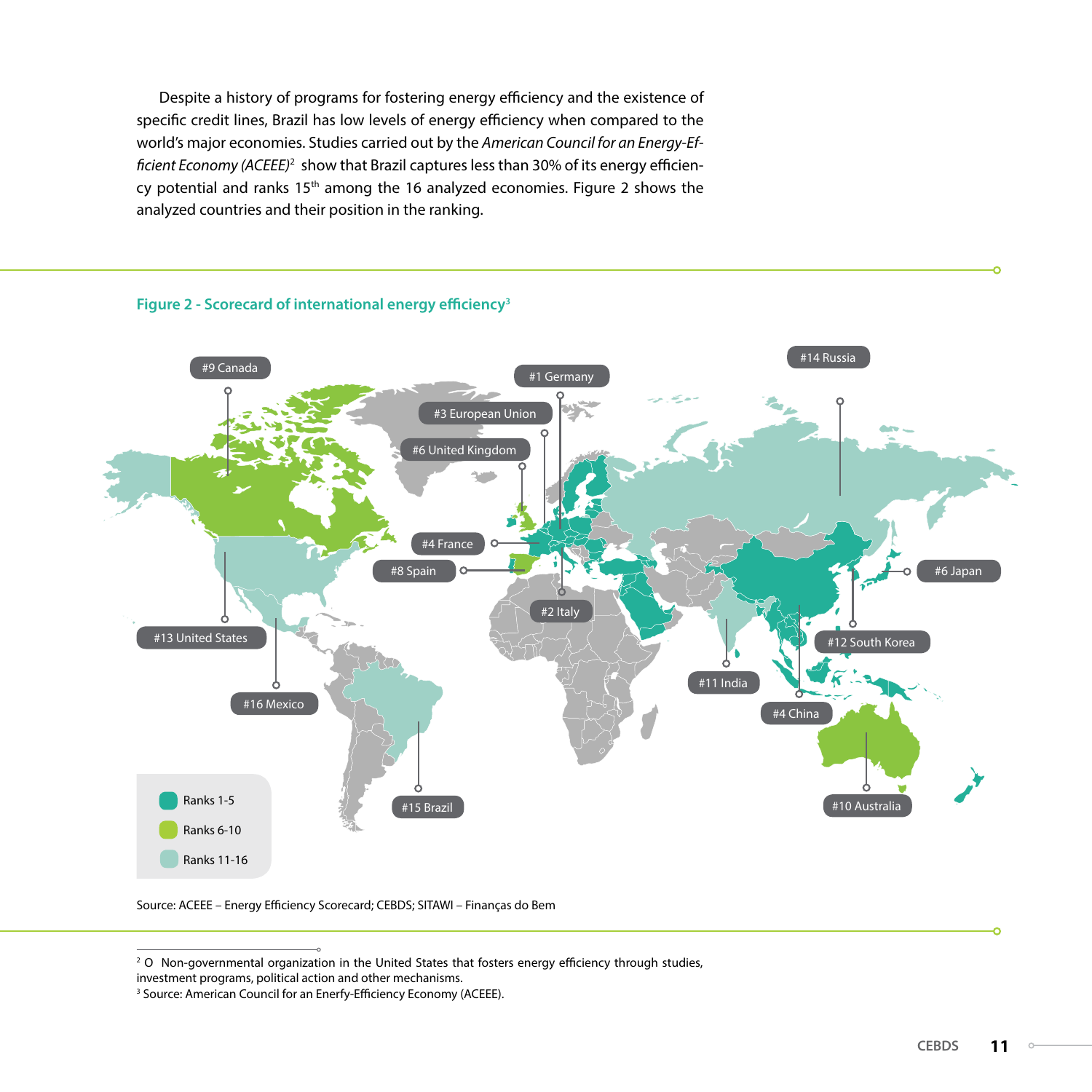The breakdown of energy efficiency potential per segment illustrates the difference in the captured potential by countries such as Germany (63%) and Italy (62%) with respect to Brazil, as shown in figure 3.



#### **Figure 3 - Points of countries per analyzed segment**

This difference is mainly seen in national and industrial activities, according to the employed methodology. In the national segment, Brazil's points can be explained by the low investment in energy efficiency and efforts of national policies and programs to reduce energy intensity with regard to the GDP, in addition to the lack of a mature and dynamic energy efficiency market.

In the industrial segment, the difference in use is even greater. A study carried out by BNDES<sup>4</sup> in partnership with COGEN and GESEL shows that the untapped potential of energy generation has reached 14 GW in 2011/12, in the sugar-ethanol industry alone. In a study developed by CNI<sup>5</sup> with 13 industrial sectors, 82% of energy savings opportunities in industry are in thermal processes.

<sup>4</sup> Determinants of the low use of the electric potential of the sugar-ethanol industry: field survey.

<sup>5</sup> CNI: energy efficiency in industry (2009).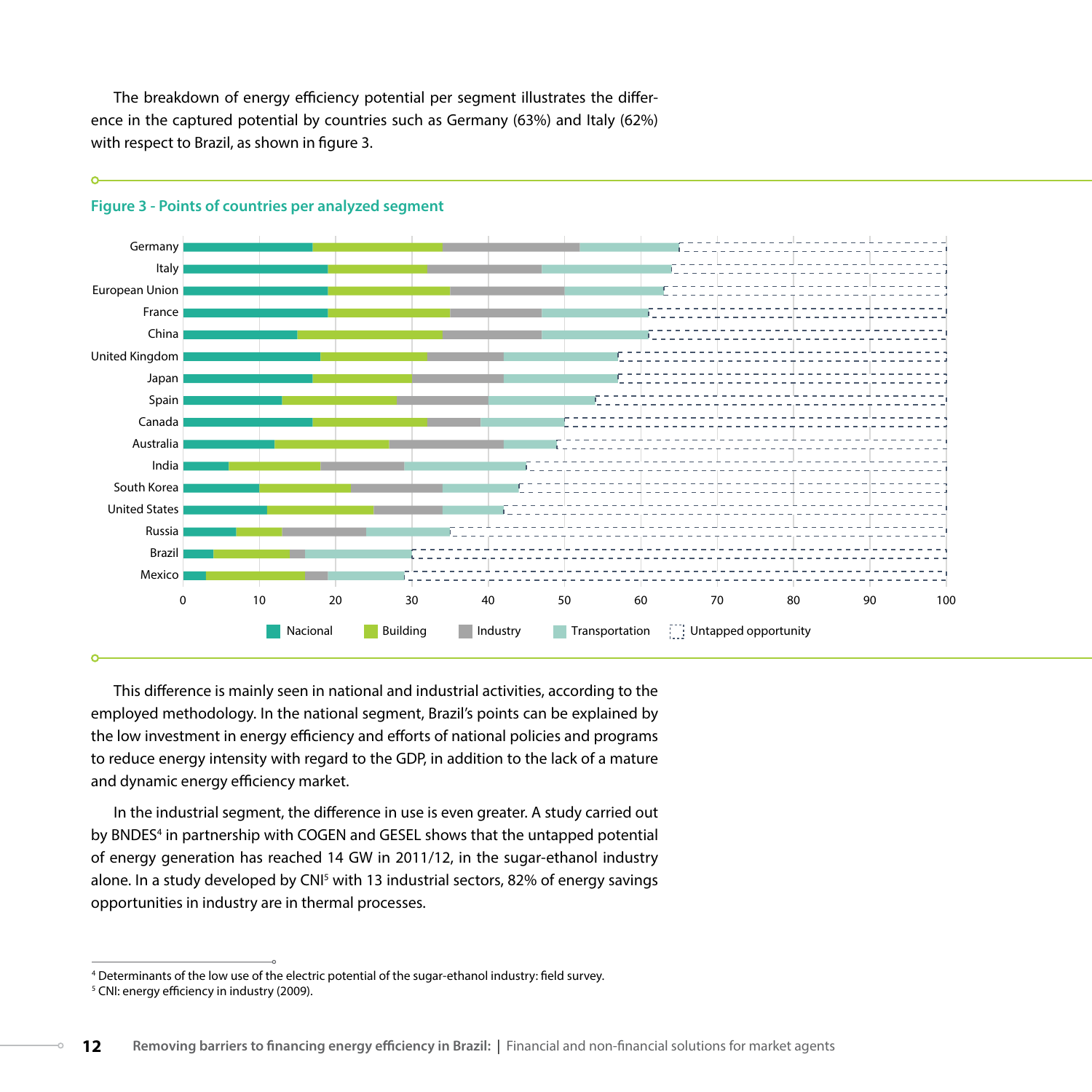**Barriers to financing energy efficiency in Brazil** c.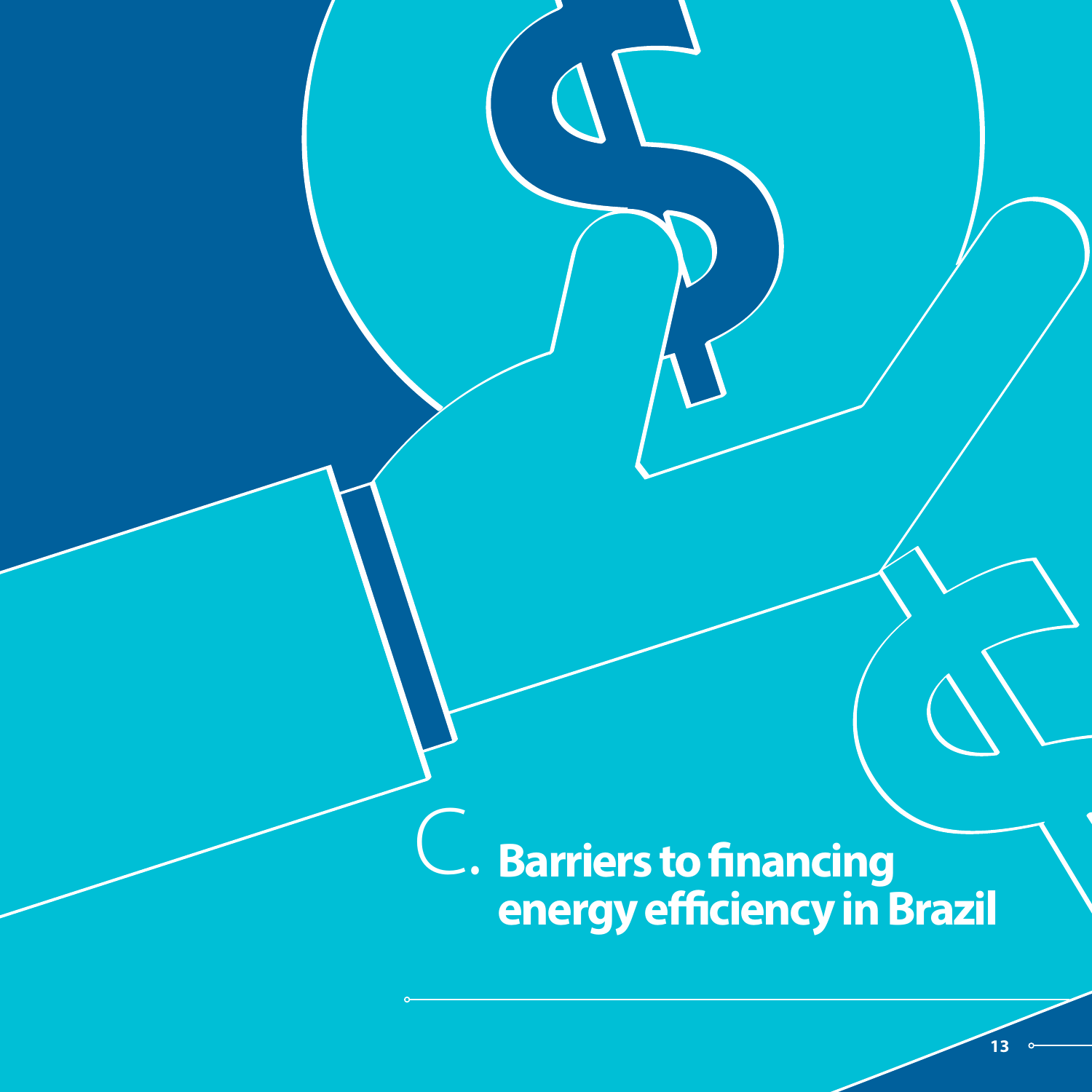he barriers to financing energy efficiency have been studied by several international institutions such as the International Energy Agency (IEA), the International Finance Corporation (IFC) and the Inter-American Development Bank (IDB), in addition to governments and national agencies such as the American ACEEE. Based on the examination of the state-of-the-art of these international studies, we identified five main barriers to financing energy efficiency.

#### **Figure 4 - Barriers to financing energy efficiency6**



Although these barriers are also present in Brazil, it is necessary to achieve a better understanding of how agents of energy efficiency market act in the country. Specificities such as the degree of the maturity of the market and of the actors influence the impact and relevance of these barriers. Regulatory issues such as the power industry's remuneration model and the existence - or not - of targets for emissions reductions and/or energy efficiency also influence the comprehension of these barriers for Brazil.

<sup>6</sup> Source: International Energy Agency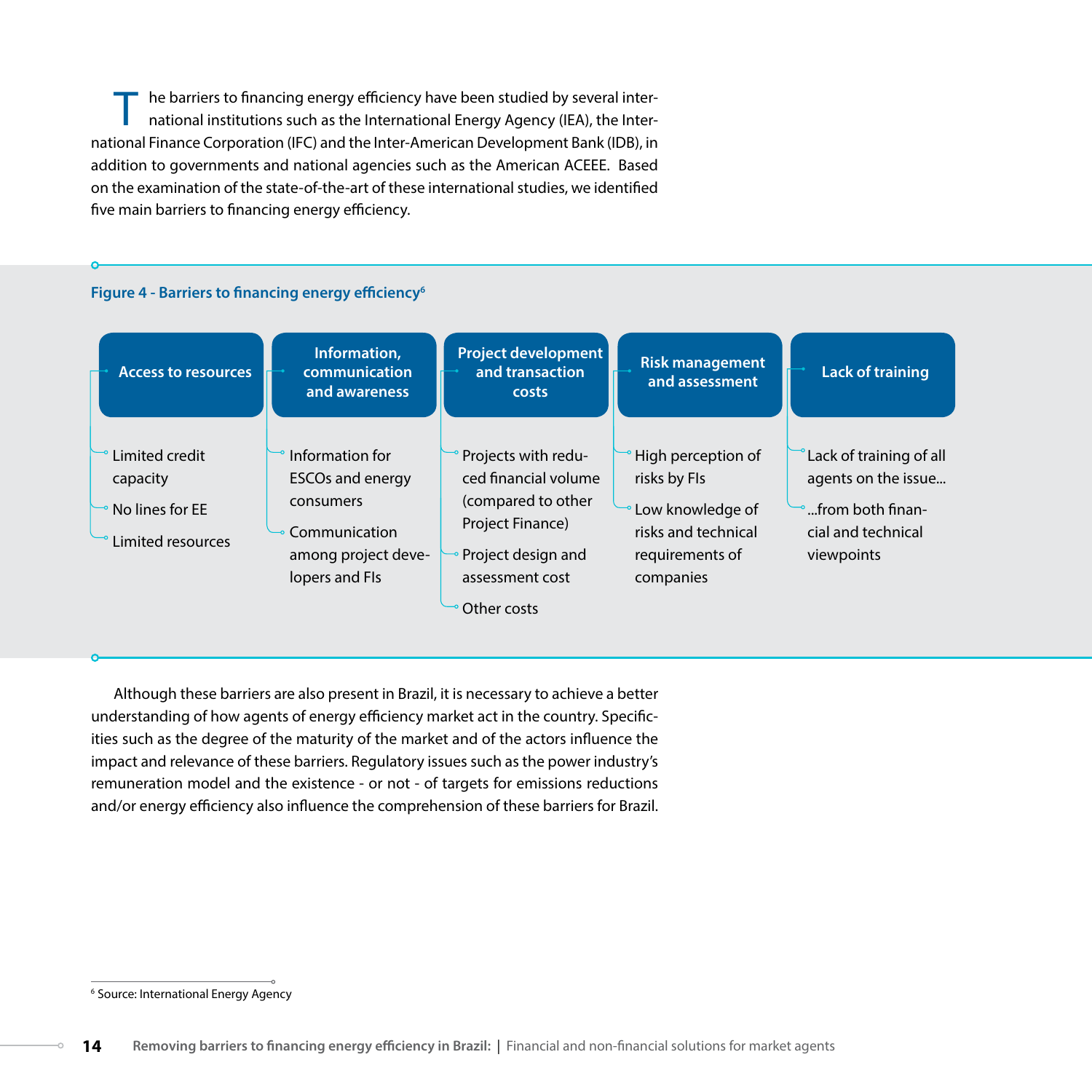

#### **Figure 5 - Main challenges of the energy efficiency market7**

Source: Desk research; Entrevistas; CEBDS; SITAWI – Finanças do Bem

Each of the agents in the above figure has a specific role in the energy efficiency market, such as:

- **Companies.** The project developers: when projects are not executed with their own capital, they seek funding through financial institutions (CAPEX) or ESCOs (OPEX). Ultimately, it is the companies that most benefit from the project because of the reduction in energy consumption and emissions as well as the financial gain resulting from these savings.
- **Financial institutions.** They finance or intermediate resources for the projects, they have their own specific requirements and also those from the funding facilities.
- **Macro agents.** Government institutions that have multiple roles that go from fostering and capacity building of companies to developing targets and supplying funds. They also strongly influence market dynamics and incentives, be it because of regulatory alterations in associated sectors, such as ANEEL and ANP,

<sup>7</sup> Source: own preparation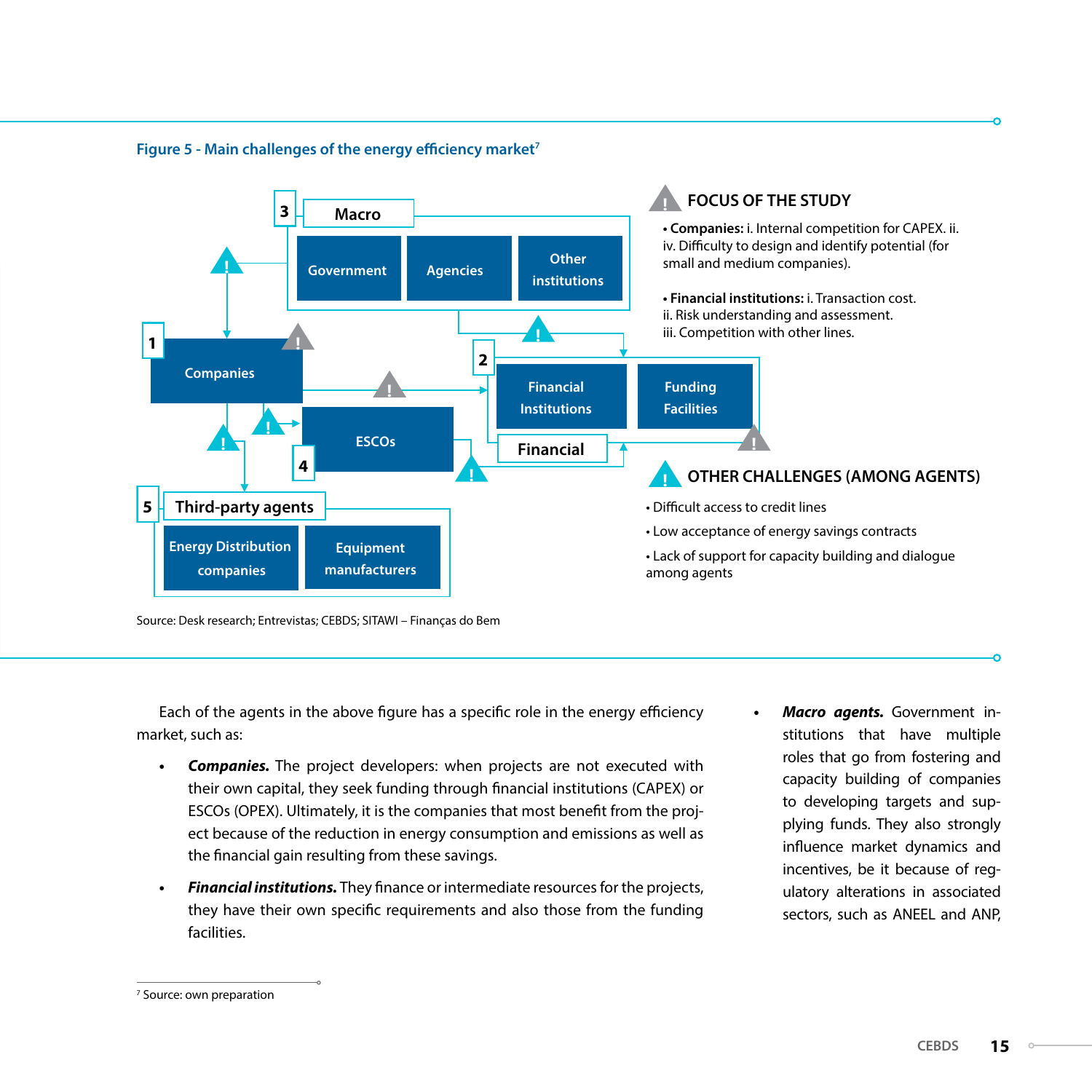or by setting energy efficiency or emissions targets for a certain sector or economic activity.

- **ESCOs.** Energy Service Companies are engineering companies specialized in promoting energy and water efficiency in their client's facilities, mainly through the use of performance contracts. They assist in the design and implementation of projects and are also an option for financing through performance contracts, sale of excess energy or purchasing energy.
- *Third-party agents.* The most significant third-party agents are energy distribution companies and suppliers of efficient equipment. Energy distribution companies must invest, at least, 0.5% of their net operating income in energy efficiency projects. The equipment suppliers provide products with better energy performance; they have in-depth knowledge of the available technologies and can identify improvement opportunities. They can also finance certain projects. In sum, these third-party agents provide technologies, expertise, and capacity building for projects and in some cases are funders.

The focus of this paper is the barriers that affect companies and financial institutions, but it is also possible to comment on some of the barriers that influence other agents like ESCOs and energy distribution companies.

#### **i. Internal barriers of companies**

Based on the diagnosis, we identified several internal barriers in companies to the development and financing of energy efficiency projects, including:

- 1. Competing with other projects for CAPEX
- 2. Insufficient knowledge of the benefits of energy efficiency
- 3. Low capacity to identify opportunities and implement the projects
- 4. Differing incentives among internal areas
- 5. Aversion to risks related to energy efficiency projects and investments

#### Competing for CAPEX

Among the barriers cited above, competing for CAPEX, that is, the capital budget for investment projects, is believed by the interviewed companies to be the most crucial one. Ultimately, even if the company has identified a potential for efficiency and is interested in developing the project, the limited capacity of raising funds invalidates the project. Thus, energy efficiency projects must compete with other core projects that, in general, provide higher economic return or greater alignment with the strategic interests (competitiveness, growth, entry into new markets) of the company.

Furthermore, the competition for resources for energy efficiency projects is impacted by other factors such as the method of accounting used for the return of these projects. Usually, in calculating the return, only the resulting energy saving is counted. Externalities such as productivity gains, emissions reductions and cost reductions with equipment maintenance, common results of these projects, end up not being included in the balance sheets.

Likewise, the strategic focus of companies also has an impact on the competitiveness of these projects. Even if an energy efficiency project has the same return as other core projects, it is put aside. A common example is the having to choose between expansion of the productive capacity and eco-efficiency in general, including energy efficiency. Usually the first is prioritized at the expense of the latter, given the appeal of increased productive capacity and market gain that is intrinsic to the competitive strategy of companies. In addition, in some sectors, the energy input may not represent a significant cost factor. This is shown by the lack of eco-efficiency targets, particularly energy efficiency, in small and medium sized enterprises.

 In sum, competition for CAPEX results in energy efficiency projects not even being submitted to financial institutions. This also occurs in cases where the capital cost of these projects is lower than other core projects or the average capital cost for the company, as in the case of financ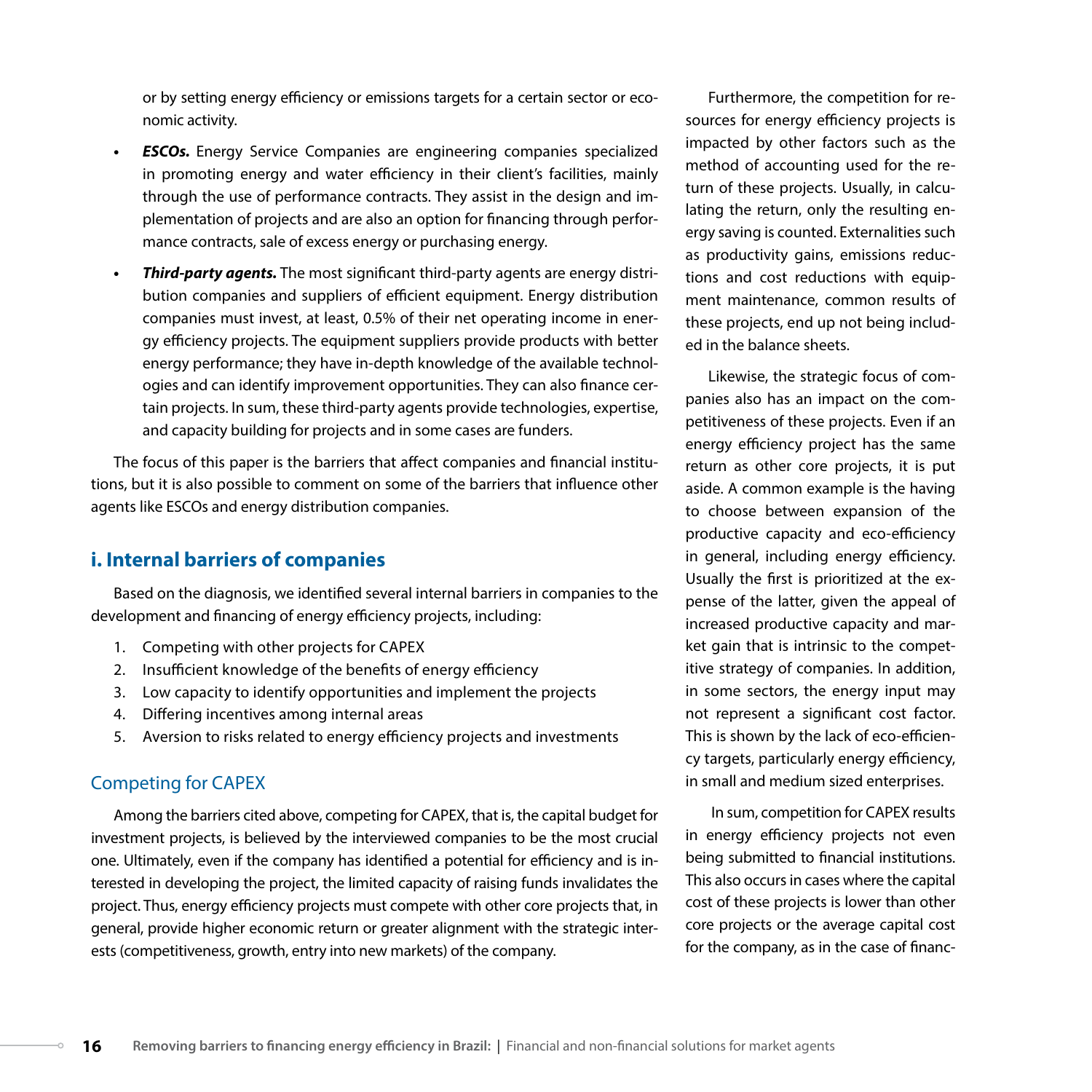ing via ProESCO. Figure 8 shows an illustration model of prioritizing among the projects in a company and two typical cases of how energy efficiency projects are passed over.



**Figure 6 - Illustrative model of prioritizing projects**

Source: Desk research; Entrevistas; CEBDS; SITAWI – Finanças do Bem

Among the instruments available to address these barriers are financial solutions that allow projects to be implemented without the need for CAPEX. These solutions go from performance contracts and energy sale/purchase contracts with ESCOs to off balance sheet loans through special purpose vehicles (SPVs). Other instruments are leasing and concessional finance such as FINEP research and development grants.

Another possible solution is the inclusion of energy efficiency or greenhouse gas emissions reduction in the strategic matrix of the company. Thus, energy efficiency projects will also be prioritized in resource distribution, as is the case of projects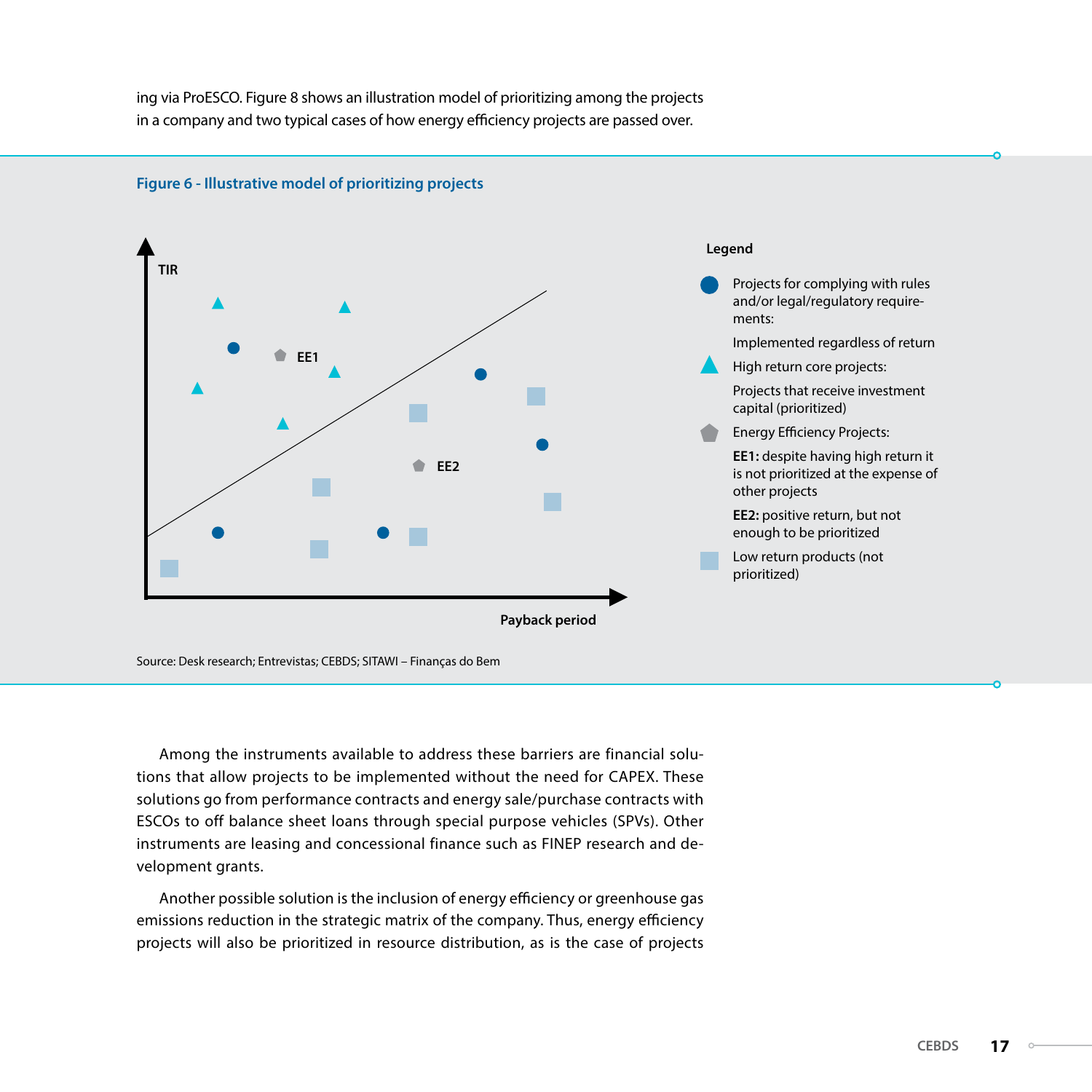that are implemented to meet regulations, shown in figure 9. Similarly, regulatory requirements and targets for energy efficiency lead companies to prioritize investments in this area.





• **Strategic guideline focused on EE and** regulatory requirements make the investment in **EE "mandatory"**

• **Strategic guideline f**ocused on EE or related objectives, e.g., GHG emissions, enable internal prioritization of project

• **Requirements such as regulatory targets** make EE projects legal requirements

Source: Desk research; Entrevistas; CEBDS; SITAWI – Finanças do Bem

The inclusion of energy efficiency or emissions targets also eases the way for implementing other solutions. This is the case of quantifying externalities and their inclusion in prioritization models. In other words, the company is encouraged to include different prioritization models that take into account not only economic variables such as a matrix that compares GHG emissions with financial return of the project; or the development of a socioenvironmental rating for the projects, to be used as a guide for decision making.

#### **ii. Internal barriers of financial institutions**

We identified internal barriers of financial institutions (FIs) based on the analysis of the complete process of financing energy efficiency projects. That is, from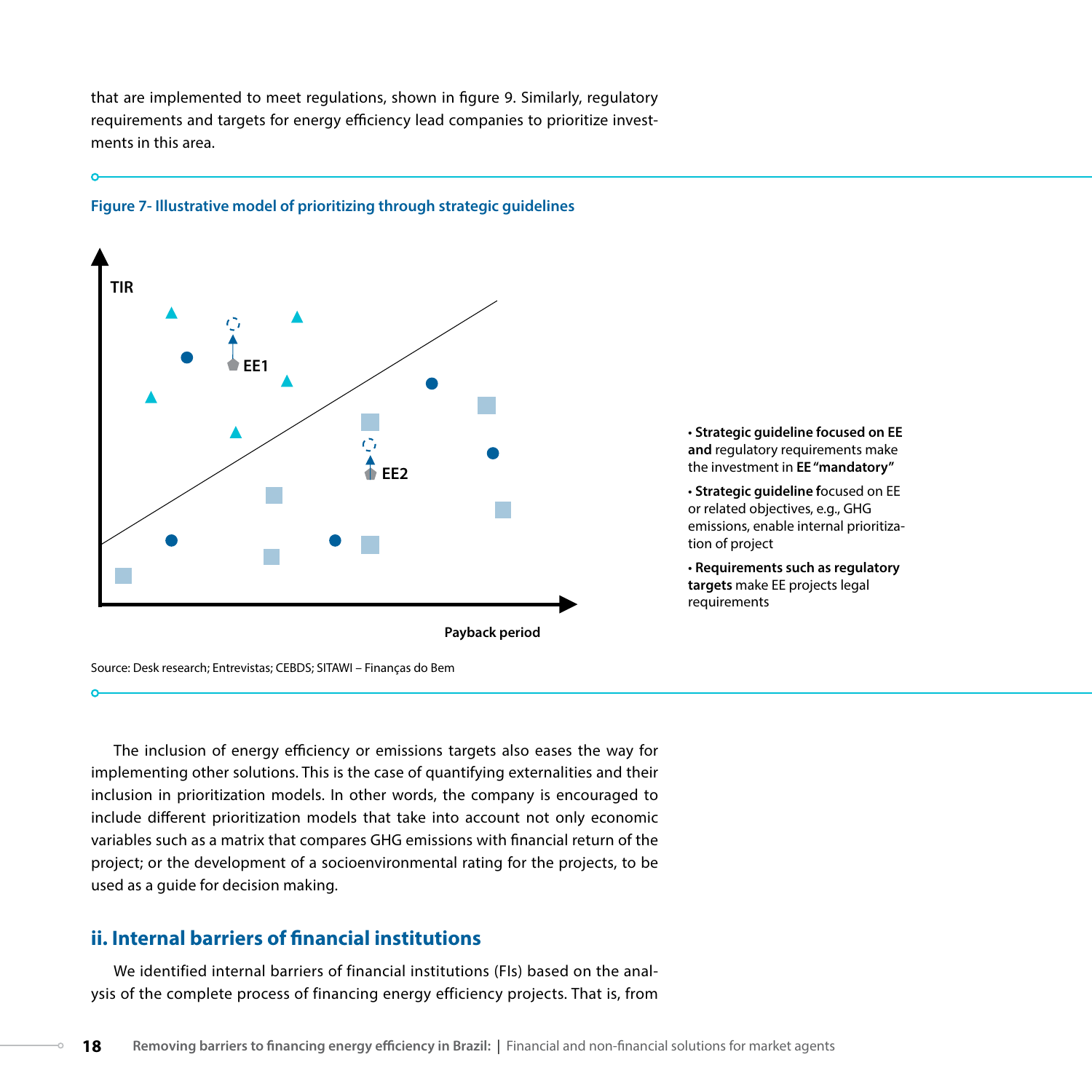product development by the FI (or client demand) up to its disbursement, as shown in figure 10.



We identified six main barriers:

- 1. High transaction cost for project assessment and financing, when compared to other FI products
- 2. High perception of project risks
- 3. Low incentive and/or knowledge of credit, products and commercial teams to address energy efficiency
- 4. "Aversion" to instruments and contract models (performance, guarantee)
- 5. Funding requirements make the loan unfeasible
- 6. Inexistence of instruments that increase the project's economic gains

Each of the barriers listed above has unique impacts on the financing of energy efficiency.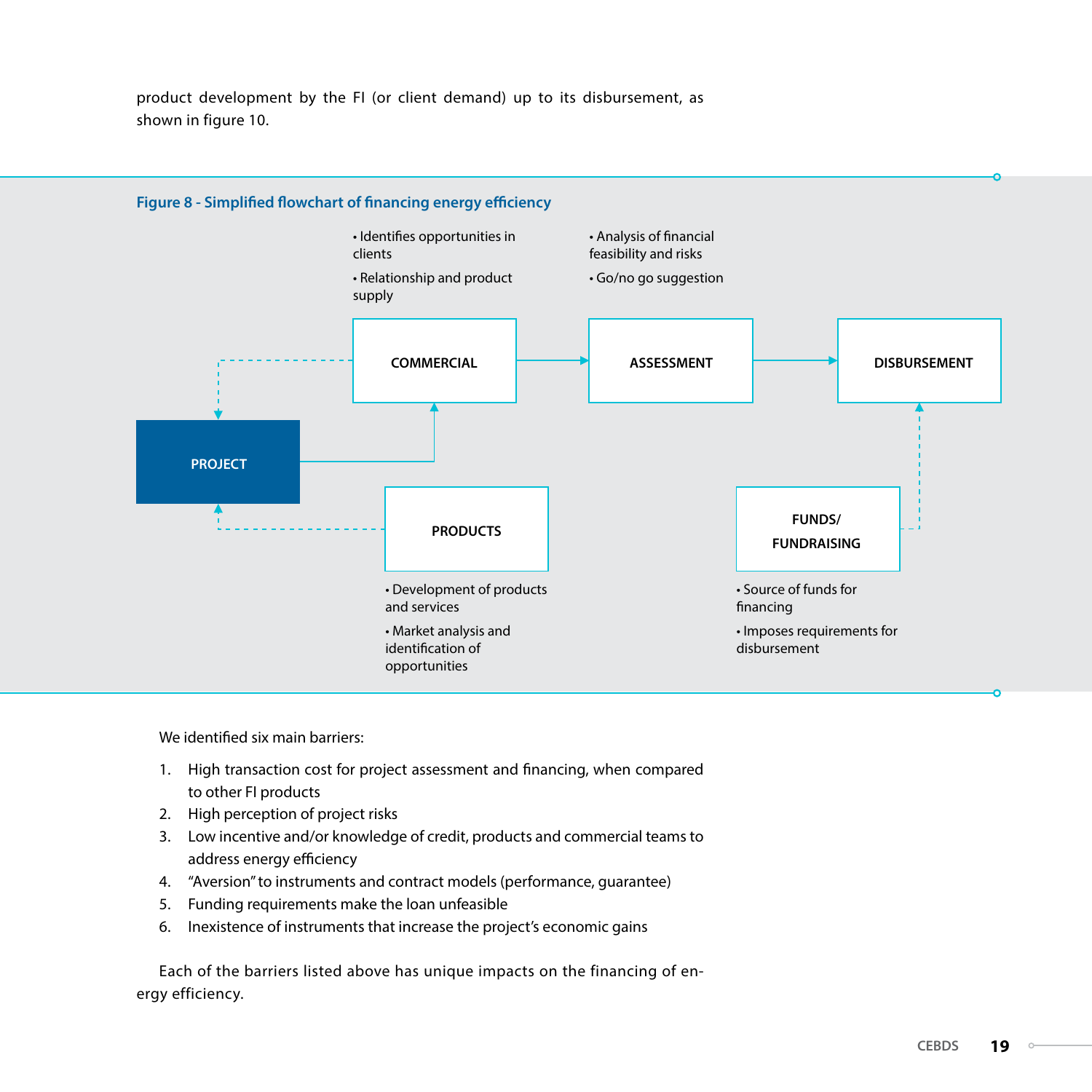#### High transaction cost

The most significant of these barriers is the high cost of transaction existing in the financing of these projects in Brazil. This barrier has impacts throughout the process, from the identification of opportunities and development of specific lines and products through to risk assessment and fund disbursement.

Structured as *project finance*, requiring more in-depth technical analyses and specific expertise, energy efficiency projects end up competing with projects of much higher value. That is, energy efficiency projects with an average price tag of less than R\$ 10 million compete for attention, human and financial resources of financial institutions with large projects that can reach billions such as, for example, financing hydropower plants and wind farms. We can say that the high transaction cost of these projects is very similar to the competition for CAPEX in the case of companies. The low expectation with regard to returns of these projects discourages commercial teams in their assessment and recommendations of projects sent by companies even to study potential markets and to proactively supply credit lines for energy efficiency. Thus, instruments are required to decrease these transaction costs, that is, that make financing of energy efficiency a standardized and scalable transaction..

#### **iii. Barriers that impact other market agents**

#### a) ESCOS

Financing of energy efficiency through ESCOs encounters two main barriers:

- 1. Risks tied to performance contracts are not recognized or overvalued
- 2. Limited credit capacity to finance more than one project at a time

The first barrier occurs because financial institutions do not accept performance contracts as financial guarantees for funds disbursement. Therefore, ESCOs wind up at the second barrier, since they cannot finance the existing demand for projects because they do not have enough capital themselves and their balance sheets limit credit from third parties. This situation is even worse in the case of Brazil, where the ESCOs market is fragmented and mostly made up of small and medium sized enterprises.

In other words, these companies have a limited capacity to finance various projects at the same time, because they do not have assets in their balance sheet. This occurs even when the ESCO takes out a loan for a single project, as in the cases of large clients who need to acquire machinery (via ESCO) to modify processes and repay in 5 to 7 years.

Furthermore, even when the ESCO has a performance contract with its client, the bank doesn't recognize the contract as a receivable, not even in the case that the ESCO client is a sound company, with a reliable balance sheet (such as companies

listed on the stock exchange). The only cases in which they have better possibilities to raise funds are those in which the ESCOs are integrated to major power sector companies.

This barrier is quite similar to those found in other markets such as in financing energy generation projects by traders. As with the ESCOs, energy traders are companies that do not have enough physical assets to raise funds to finance electricity generation projects for the free energy market. Even if the trader has a long-term contract (PPA) with a client, an instrument akin to performance contracts, banks do not accept them as receivables.

#### b) Energy distribution companies

The major barrier for distribution companies is tied to the regulatory remuneration model. Since these companies are remunerated according to the energy sold, any reduction in consumption — a consequence of energy efficiency projects — causes revenue decrease.

Other project benefits, such as the reduction of peak demand or demand at a particular substation, can financially penalize these companies, since they are remunerated based on their asset base which is enhanced through investments carried out over a four-year cycle. If the investment is smaller than the depreciation of the period because, for example, of consumption reduction, the distributors end up with a smaller regulatory remuneration.

Thus, there is room to study new models of remuneration of distribution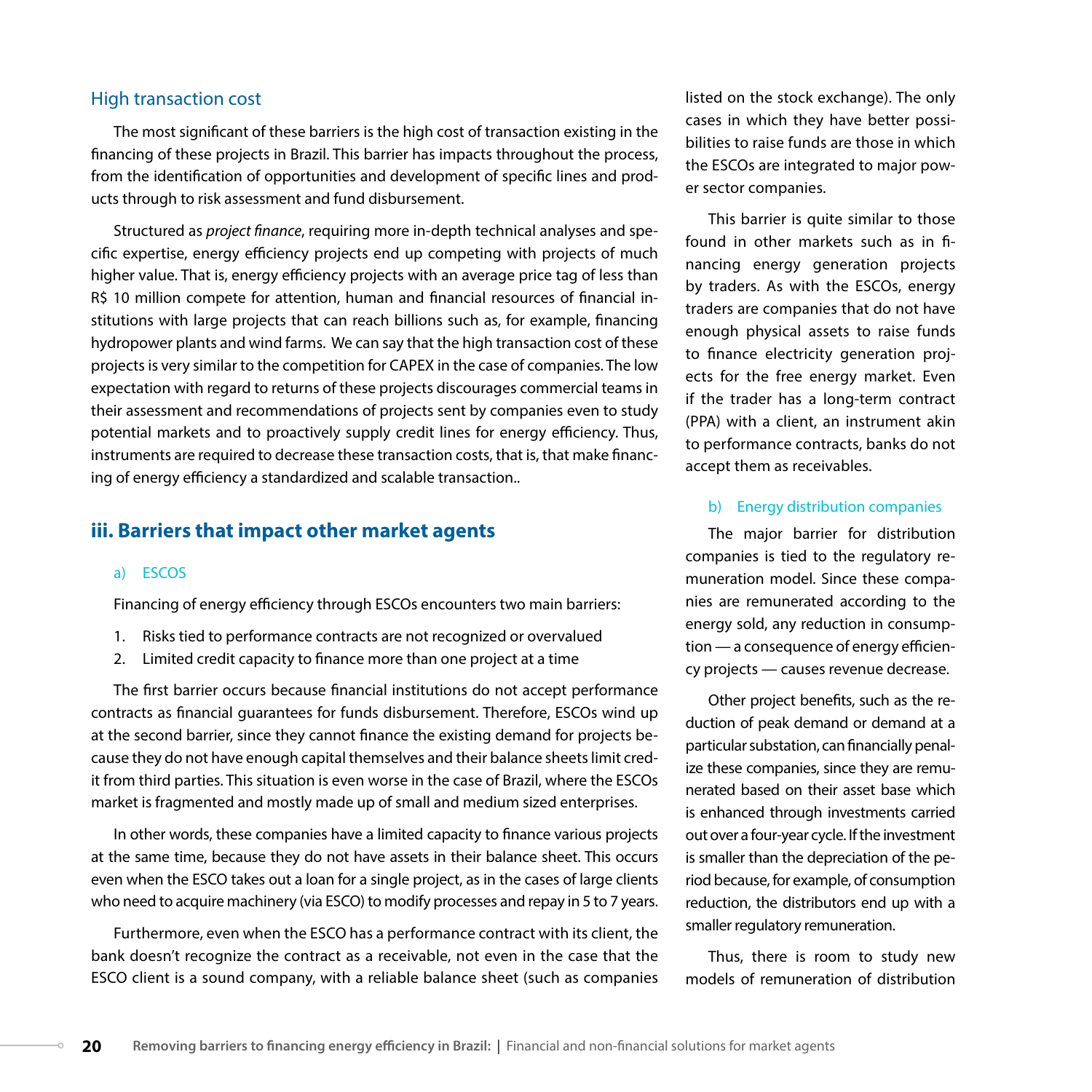For equipment manufacturers, one of the main difficulties resides in meeting project demand using domestic products. This is because in some cases, the ideal solution for a client is not yet manufactured in Brazil and must be imported.

companies such as the revenue cap, or incentives for energy efficiency that go beyond the mandatory investment. Among these models are remuneration for investments in energy efficiency by a regulatory WACC, remuneration for avoided investment given the success of energy efficiency initiatives, and others. American states like California and countries such as Italy, United Kingdom and Germany have cases that should be studied by power industry agents.

#### c) Equipment manufacturers

For equipment manufacturers, one of the main difficulties resides in meeting project demand using domestic products. This is because in some cases, the ideal solution for a client is not yet manufactured in Brazil and must be imported. However, credit lines with attractive rates, such as BNDES, FINAME, require a minimum percentage of domestic components for their financing. Added to this challenge are issues such as currency risk and high customs charges.

Therefore, one of the possible solutions is identifying the gaps in energy efficiency technologies and carrying out a plan to gradually replace imports of these equipment items. This replacement would begin after the definition of a period in which imported equipment could be eligible for a differentiated tax regime and differentiated energy efficiency credit lines, while the company prepares to produce them domestically. This model is seen in other industries such as in the rules for financing solar panels developed by BNDES for the recent reserve energy auction in October 2014.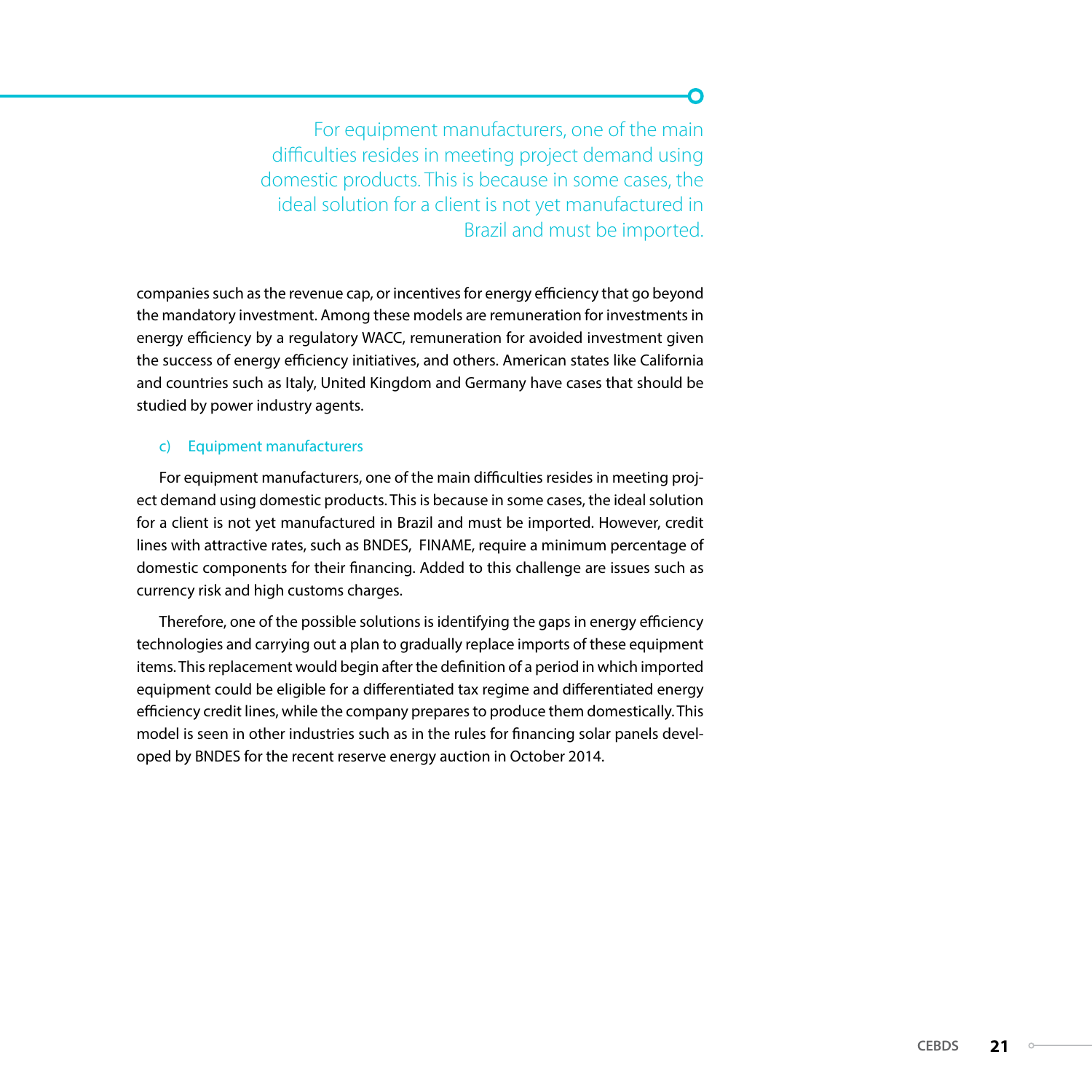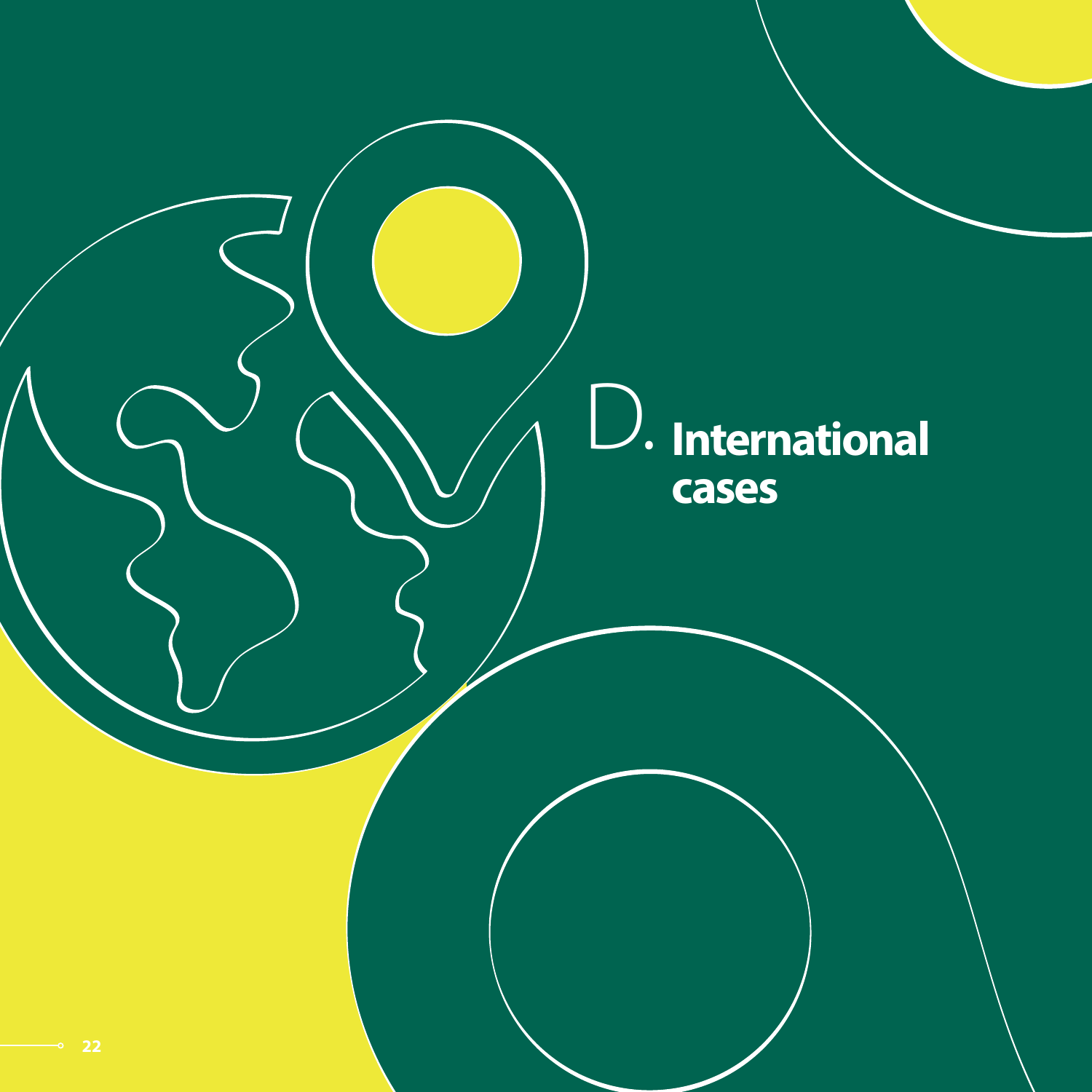I n looking for good practices and solutions for the barriers identified in Brazil, we analyzed 14 successful international cases. Based on a heterogeneous profile of countries, we sought to identify the main instruments, success factors and lessons learned. Among the analyzed countries are developed economies with a high level of energy efficiency such as the US and countries in the EU, developing economies such as China, India and Russia, in addition to regional experiences close to Brazil such as Costa Rica, Ecuador and Mexico.

Analysis of these experiences permitted investigation of key questions for the development of proposals and initiatives for the Brazilian reality, such as:

- What agents and impacts are involved?
- What are the main objectives?
- Which financial institutions participated?
- Which model was used to contract financing?
- What is the scale of disbursement? Is it direct or indirect?
- What are the financing sources?
- What financial and non-financial instruments were used?
- What were the quantitative and qualitative results?

In addition to these issues, we identified a set of factors and initiatives that lead to the success of energy efficiency programs, like:

- Government support and the existence of governance for energy efficiency; some countries had specific agencies for this issue;
- Inclusion of energy efficiency in the scope of the country's GHG emissions reduction initiatives and strategies, either by the government or industrial sectors;
- Development of a market for energy efficiency, with the participation of ES-COs, energy utilities, financial institutions, equipment manufacturers and certification agencies;
- Capacity building of financial institutions with regard to energy efficiency projects, in addition to the inclusion of these products and services in the targets of commercial teams;
- Initiatives for mitigating credit and technological risk for financial institutions such as programs to foster R&D and financial guarantee instruments;
- Projects seen by companies as part of their medium and long-term strategy and/or strategic guideline;
- Development and implementation of risk mitigation and transaction cost reduction instruments, for example, certification of projects, guarantees.

In sum, we verified that the success stories depend on coordinated action and alignment of the various market agents. Establishing standards and certification that

In looking for good practices and solutions for the barriers identified in Brazil, we analyzed 14 successful international cases. Based on a heterogeneous profile of countries, we sought to identify which are the main instruments. factors of success and lessons learned from experiences in these cases.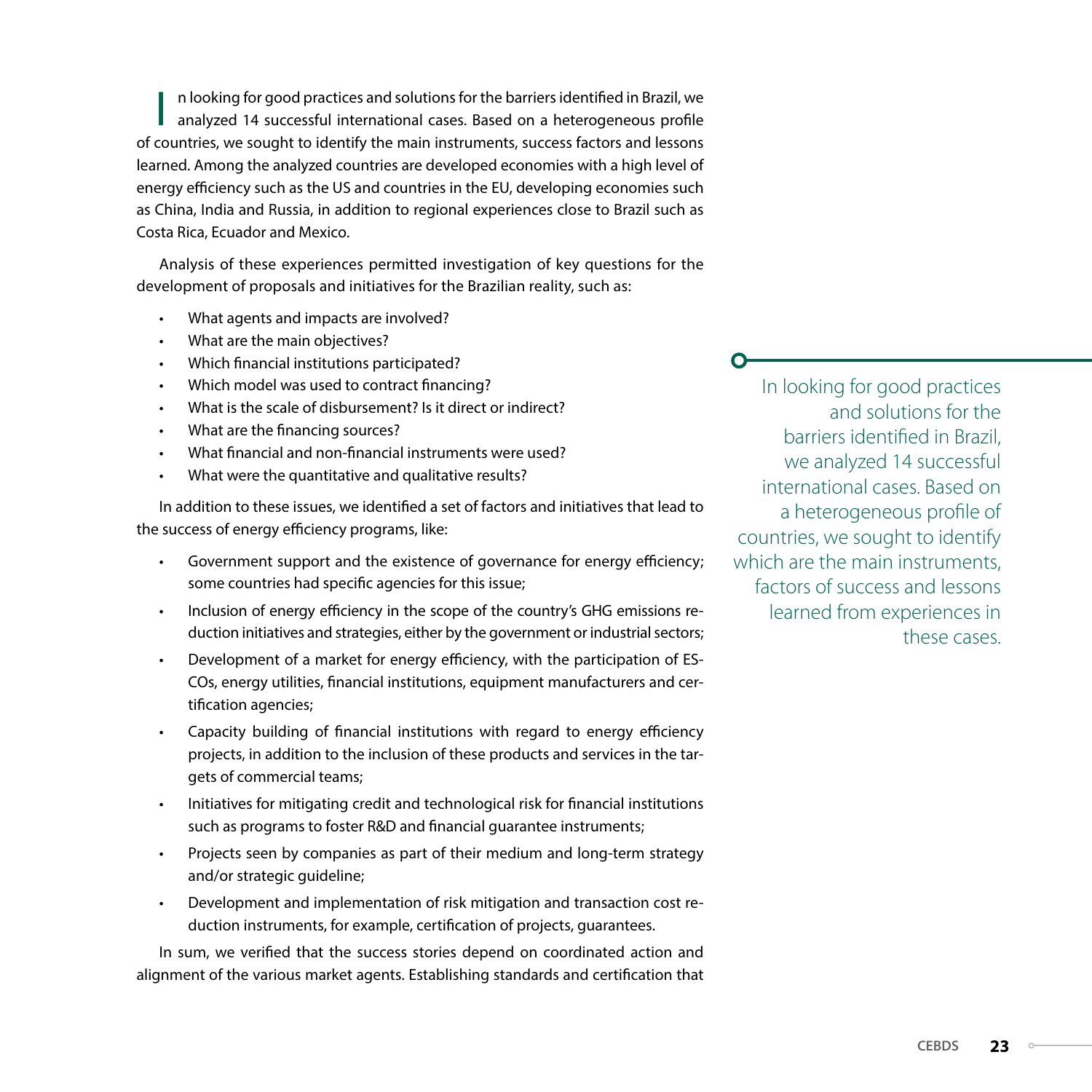allow the joint creation of financial and non-financial instruments among project developers (companies and ESCOs) and financial institutions is also essential. These instruments are simple solutions that already exist and/or have been used in other markets or industries, and have been developed according to the specific needs of the target audience.

As to agent coordination, international experience shows that the success of programs depends on the joint action of government, efficiency project developers and third-party agents. Figure 9 shows a summary of the main activities of each of the agents in the success stories.



#### **Figure 9 - Action of market agents<sup>8</sup>**

Source: Desk research; CEBDS; SITAWI – Finanças do Bem

More details on the analyzed cases are found in the full version of this paper, available at the CEBDS website.

<sup>8</sup> Source: own preparation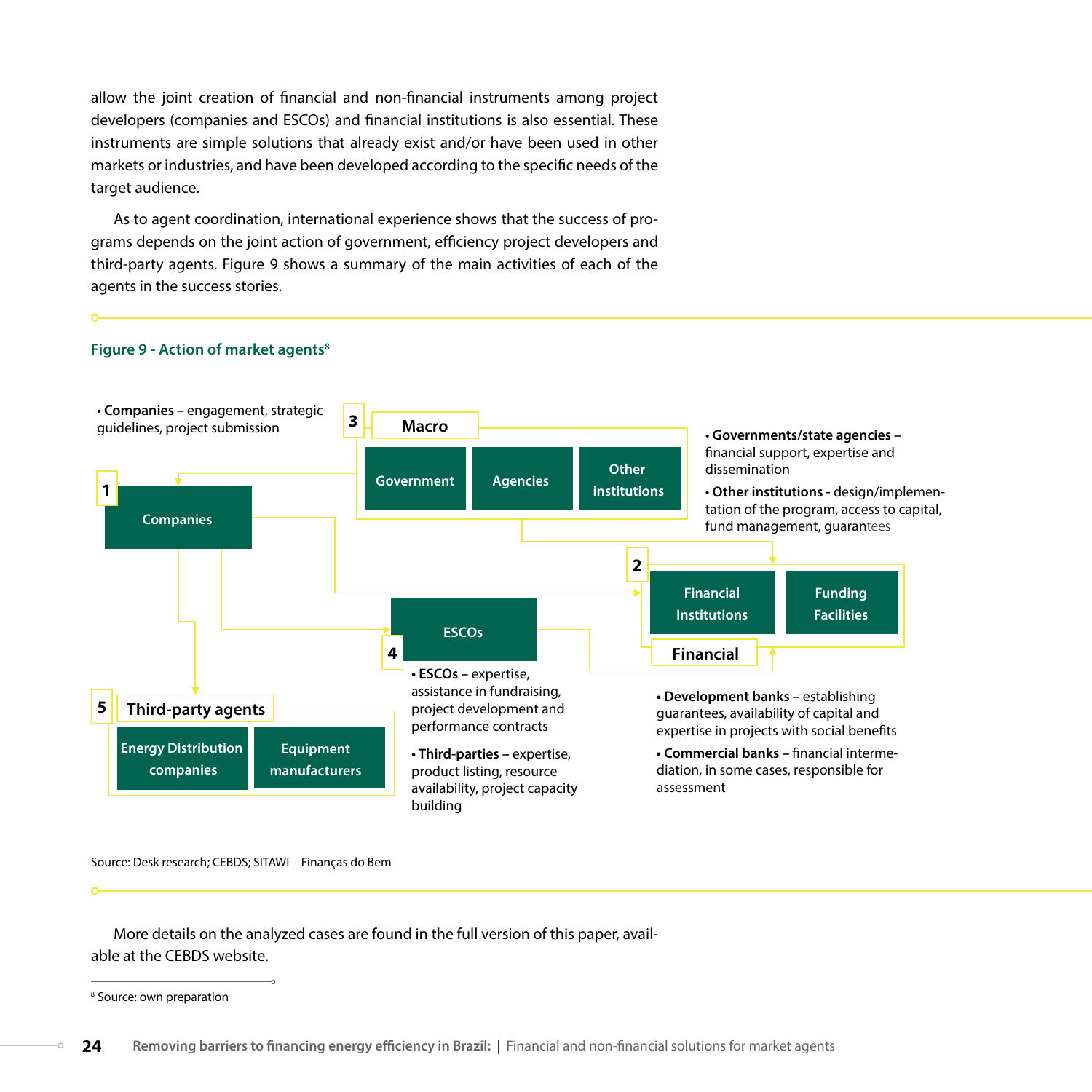**Financial and nonfinancial solutions for the Brazilian market**  E.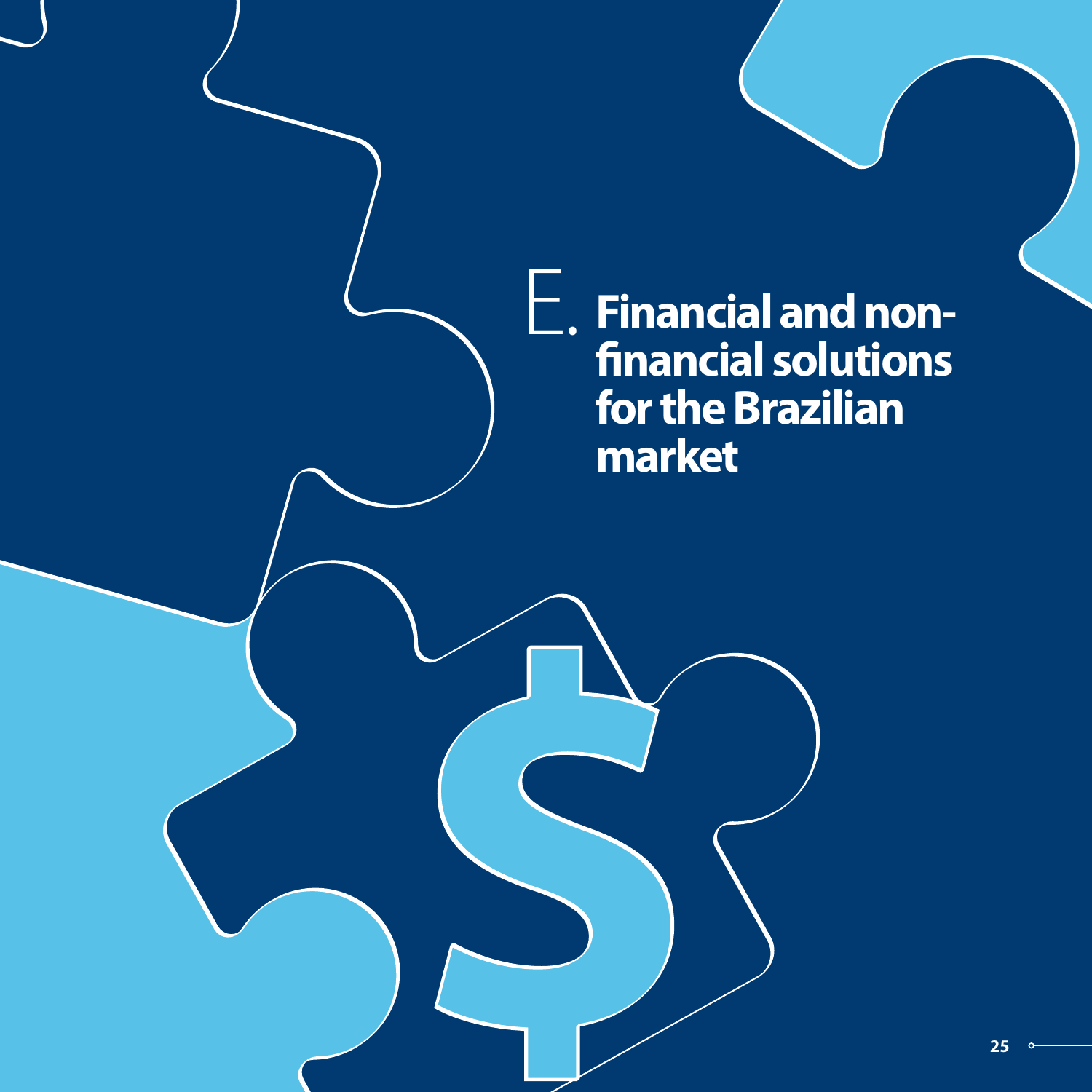T hroughout the project, we identified financial and non-financial solutions that could be used in the Brazilian energy efficiency market. In this section, we will present the main solutions together with their expected benefits, risks, impacts and involved agents, enablers and degree of complexity.

Figure 10 shows the mapping of these instruments crossing the expected impact with the level of complexity, both qualitative analyses. In the level of complexity we considered which and how many agents are involved, if there is already something similar or being implemented in the energy efficiency market in Brazil, which countries have already used this solution and which are the major challenges to its implementation. The expected impact takes into account which agents and barriers are impacted, in addition to the benefits brought about by the solution.

Some instruments can be developed individually by market agents, such as FIs and companies. Others will need some coordination and incentives from macro-agents.

#### **Figure 10 - Matrix showing impact and complexity of financial (F) and non-financial (NF) solutions**

|               |               | <b>LOW</b>          | <b>MEDIUM</b>                   | <b>HIGH</b>         |
|---------------|---------------|---------------------|---------------------------------|---------------------|
|               | <b>LOW</b>    | NF(i)<br>F(v)       | (iii)<br>NF                     |                     |
| <b>IMPACT</b> | <b>MEDIUM</b> | $NF$ (vii)<br>(iii) | NF (v)<br>(i)<br>NF             | (i)<br>$F$ .        |
|               | <b>HIGH</b>   | NF (iv)             | $F$ (vi)<br>Æ.<br>(ii)<br>(vii) | NF (vi)<br>$F$ (iv) |

Area where initiatives are prioritized

| F (i) Off balance sheet loan                                      | NF (i) Standardizing processes                                    |
|-------------------------------------------------------------------|-------------------------------------------------------------------|
| F (ii) ) Performance contracts                                    | NF (ii) Listing of technologies                                   |
| F (iii) Contracts for purchasing energy or selling surplus energy | NF (iii) ESCO Register                                            |
| F (iv) Alternative models for prioritizing projects               | NF (iv) Capacity building of companies and financial institutions |
| F (v) Non-repayable funds                                         | NF (v) Certification agents                                       |
| F (vi) Guarantee Funds                                            | NF (vi) Establishing governance for energy efficiency             |
| F (vii) Subsidized and/or thematic lines                          | NF (vii) Market forums                                            |
|                                                                   |                                                                   |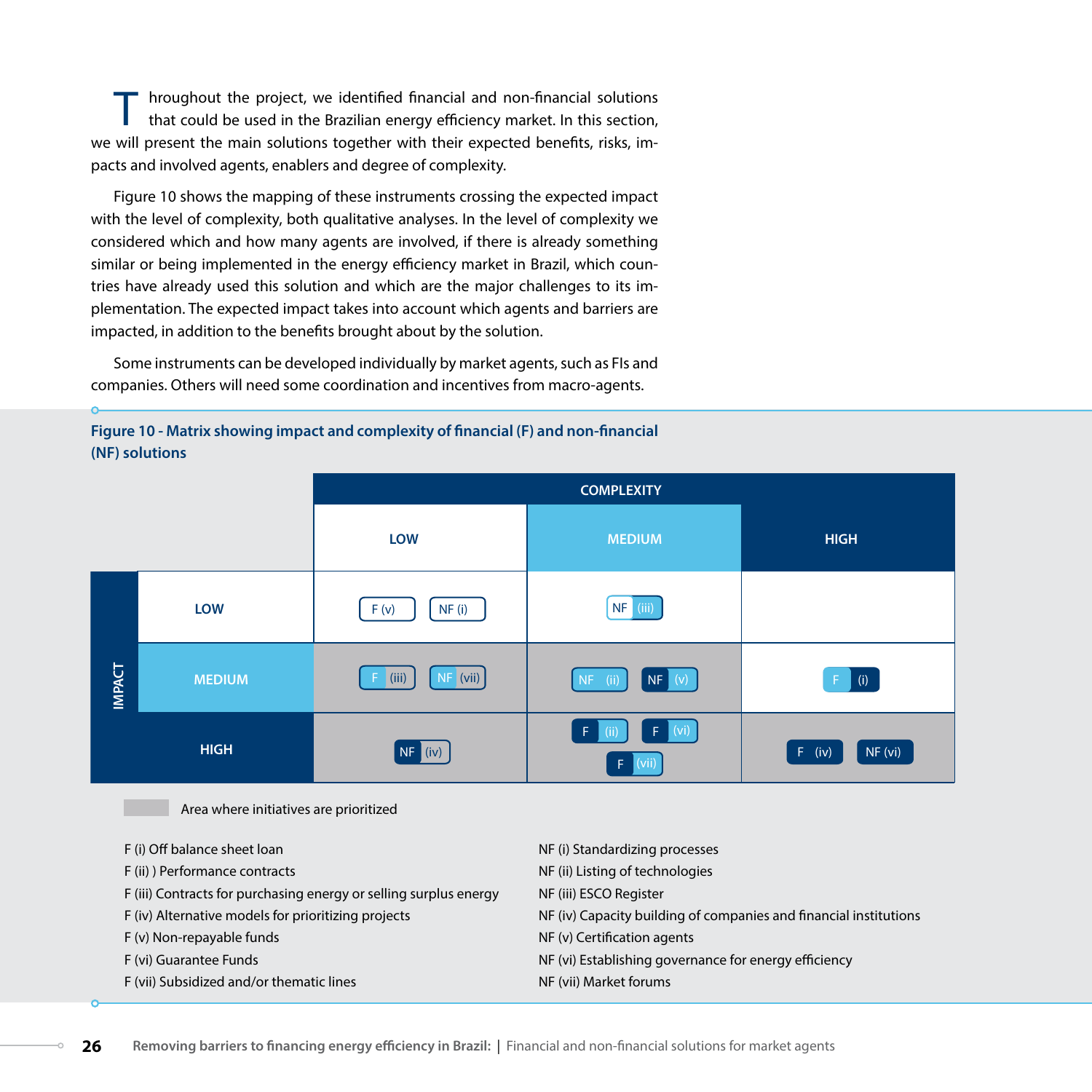#### **I. Financial solutions**

#### i. Off balance sheet loan - special purpose vehicles

*Description:* off balance sheet loans are a way of financing an energy efficiency project without needing capital investment (CAPEX). The solution rests in the development of a special purpose vehicle (SPV) maintained during project duration or until the objective or target of the program is reached. In this instrument, the SPV is responsible for raising funds and for the financial management of the project of its associates and for the payment of installments to the financial institution. Payment of these installments is done through a model in which the SPV charges a fee for services rendered — the same amount as the installment — from the associate that develops the project. The credit is guaranteed by the capital contribution that the associates make when creating the SPV.

*Benefits:* the greatest benefit of this solution is to transform expenditures previously considered CAPEX, which have an impact on the borrowing capacity of the companies, into current operating expenses – OPEX. Thus, the competition for capital between the energy efficiency projects and the remaining investment portfolio of the company is avoided.

*Complexity and risks:* high. The need for cohesion of interests among a group of companies and the capital contribution to the SPV require a well-defined governance structure. Some companies, due to compliance guidelines, may have difficulties in making this capital contribution, especially multinational corporations. Finally, there is a cost for managing the structure and the SPV resources, in addition to the risk and costs of a possible default of one of the associates.

*Enablers:* creation of a corporate group or ESCOs with common objectives. Clear and well-defined governance structure. Alignment and study of risks and appropriate procedures for accounting statements both for the capital contribution to the SPV as well as for the payment for services rendered.

#### *Involved agents and/or beneficiaries:* companies and/or ESCOs.

*Timeframe for implementation in the Brazilian scenario:* medium term. A pilot SPV might be launched in the Brazilian market in 2015: the Energy Efficiency Society, a joint initiative of CNI and ABRACE.

#### ii. Performance contracts

*Description:* contracts in which the payment to the project developer, a third-party agent, is tied to the efficiency gains of the project (estimated). In other words, the project is financed by this third-party agent, usually an ESCO, who carries out the initial investment and is paid by the beneficiary with the project savings. These savings are projected, measured and verified according to international standards.

*Benefits:* as with SPVs, the greatest benefit of this solution is to transform expenditures previously considered CAPEX into OPEX. Performance contracts are also tied to the participation of an ESCO in the project. That is, a third-party agent with suitable technical knowledge is hired to design and execute the energy efficiency project.

*Complexity and risks:* medium. Most performance contracts are medium to long term (3 to 7 years on average), which implies an association over the same period between the company and the ESCO. There is thus a counterparty risk undertaken by both parties. Another challenge is the lack of knowledge of the companies who wish to develop projects regarding methodologies for calculating expected savings, and measuring and verifying these savings. Lastly, as described above, one of the barriers to energy efficiency financing is the limited capacity that ESCOs have in obtaining credit for large projects.

*Enablers:* among the enablers are the implementation of non-financial solutions such as the prior registration of ES-COs in credit lines for energy efficiency and capacity building programs. The use of financial guarantees also helps the ESCOs to obtain credit, enhancing their capacity to finance new projects.

*Involved agents and/or beneficiaries:*  companies and ESCOs.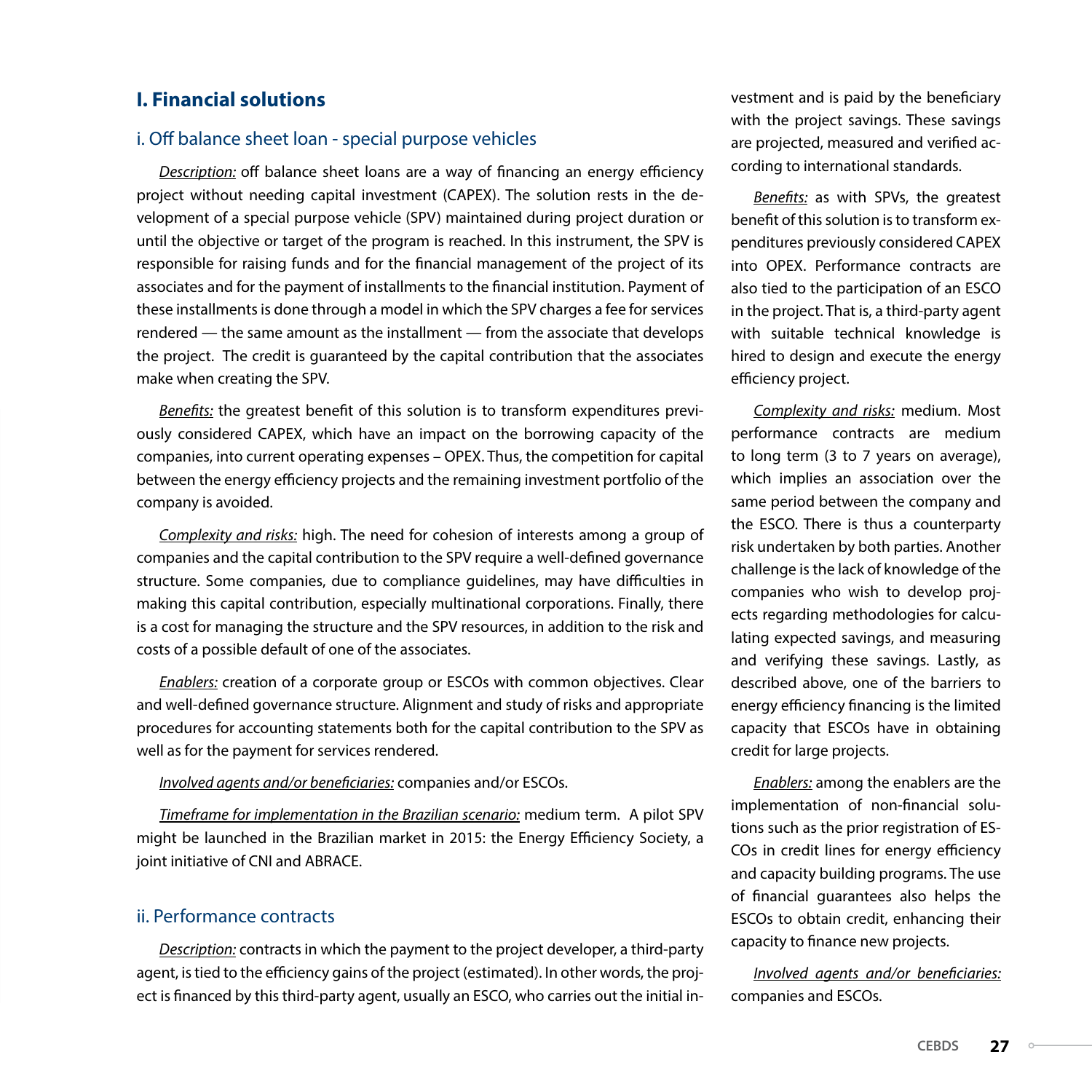*Timeframe for implementation in the Brazilian scenario:* short term. Performance contracts are already used in the Brazilian market. It is expected that the implementation of the enablers will increase the use of these contracts as a financing instrument.

#### iii. Contracts for purchasing energy or selling surplus energy

*Description:* these contracts are very similar to performance contracts, but payment to the third party is done by selling surplus energy (or purchasing energy in the cases where the asset that generates energy is owned by the third party). The most well-known example of surplus sale projects is cogeneration, particularly in the sugar-ethanol industry. The most well-known example of energy purchasing is the PPA for distributed generation. In this model, a third party, usually ESCOs or energy utilities, invests in the project and is remunerated through a long term energy purchase contract (PPA), signed with the project beneficiary.

*Benefits:* contract models like PPA, surplus energy sale and energy purchase decrease the need for initial investment by the companies that wish to develop the project. In other words, through these contracts, the payment that would have to be made at the outset is diluted in installments to be paid over a medium/long term period. Again, CAPEX is replaced by OPEX. Finally, these contract models provide a complete solution for businesses, as the third party is responsible for the development, management and maintenance of the undertaking. This is of great benefit to companies that do not have energy management as part of their core business.

*Complexity and risks:* low. Energy market players and ESCOs have considerable knowledge of these contracts, since they are already in use in the Brazilian market. Among the risks are counterparty risks, as these are medium or long-term contracts. Another complexity is the setting of parameters to be included in the contracts such as adjustments for inflation and variations in the market price of energy. These contracts have a specific market, since they are only used in instances where energy is generated, such as in cogeneration and distributed generation.

*Enablers:* capacity of companies to identify opportunities for specific projects, policies and incentives for cogeneration, distributed generation and use of thermal processes. Greater dialogue among project developers (energy utilities or ESCOs) and financial institutions to design complete solutions that go from project engineering to its financing.

#### *Involved agents and/or beneficiaries:* companies and ESCOs, energy utilities*.*

*Timeframe for implementation in the Brazilian scenario:* short term. Models are already being applied in the Brazilian market, especially in sectors in which production waste can be used as energy inputs – sugar cane bagasse, oranges, forest wastes (straw and pellets), among others.

#### iv. Alternativa models for prioritizing projects

*Description:* alternative prioritization modelss for prioritizing aim to include positive externalities of energy efficiency projects when compared to the company's investment pipeline. Among these models arewe highlight:

- a) *Lower Differentiated differentiated WACC (discount rate)* for energy efficiency projects;
- b) *Alternative prioritization matrices,*  based on the inclusion of other variables, in addition to the financial return, such as level of the project's GHG emissions or reduction of the energy intensity of the industrial process;
- c) *Scoring models* that have a ranking based on a set of quantitative (financial return, emissions and others) and qualitative (institutional impact, criticality of the issue, adherence to company's strategic guideline and others) scores.

*Benefits:* models include positive externalities of the energy efficiency projects, increasing their competitiveness in raising funds of companies with respect to other projects like expansion of the production capacity. New processes are created in the company that include key sustainability issues in their investment decisions and strategic guidelines.

*Complexity and risks:* high. There is no standard methodology for including and quantifying these externalities, since these models are still in their infancy and are not part of mainstream management practices.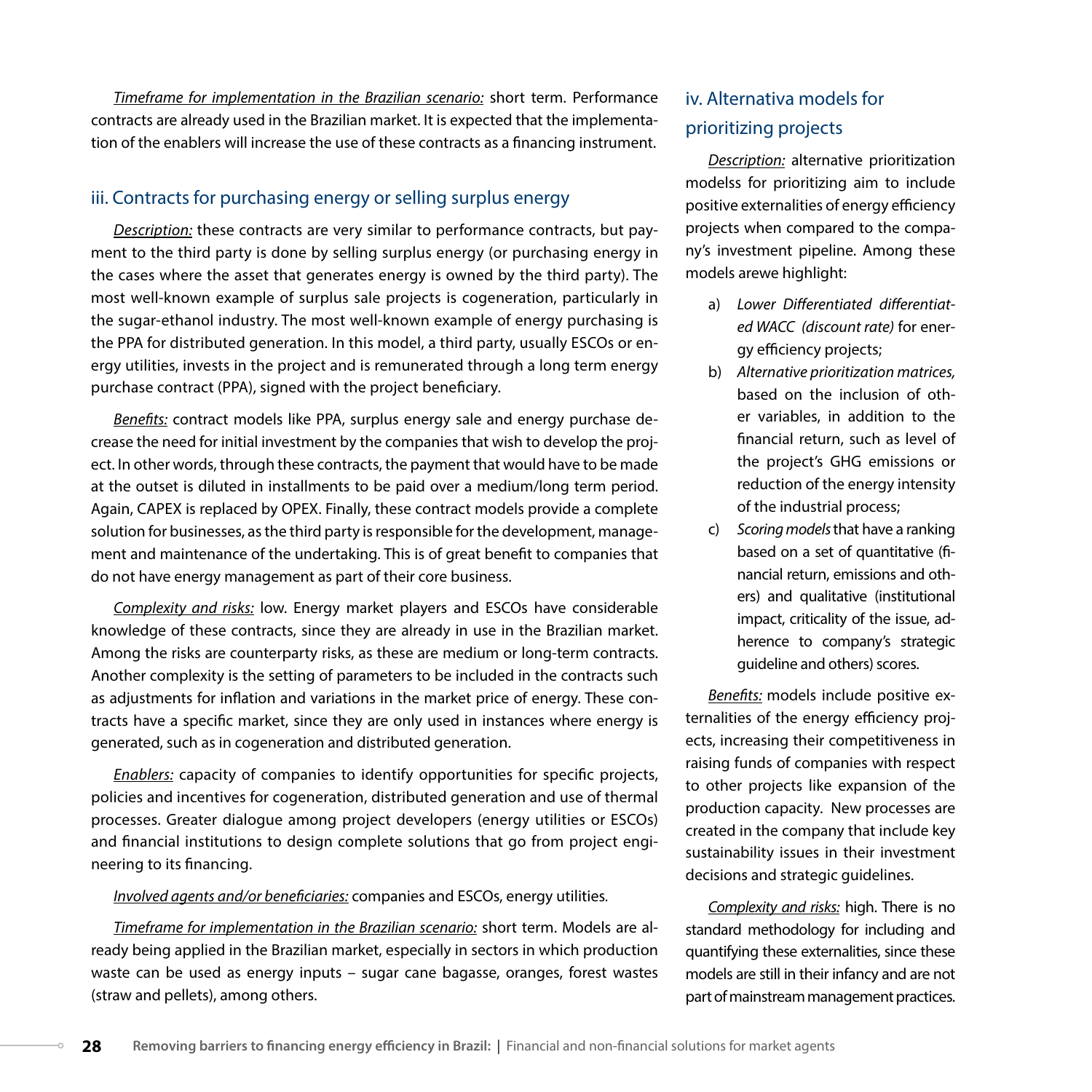Usually, non-repayable funds are used by projects that have a high risk perception, and thus, the market pricing of fees makes financing unviable. These funds seek to foster a specific issue or technology/process that is still incipient or not developed in the market.

*Enablers:* studies together with financial specialists, universities and organizations that work in the field of sustainability to identify existing models and/or the possibility of building new models. Development of pilot projects and exchange of good practices and challenges in forums like CEBDS and industry federations.

#### *Involved agents and/or beneficiaries:* companies.

*Timeframe for implementation in the Brazilian scenario:* long term. The initiative requires studies, pilot projects and experience exchange between companies and market agents. Furthermore, there are a range of companies that still need to take their first steps in the areas of sustainability and eco-efficiency.

#### v. Non-repayable funds

*Description:* usually, non-repayable funds are used by projects that have a high-risk perception, and thus, a discount rate too high to generate positive net present values. These funds seek to foster a specific issue or technology/process that is still incipient or not developed in the market. The best-known examples are the funds geared to Research & Development such as the FINEP lines and those of development agencies. It should be stressed that most of these funds are financed by public resources or by international multilateral (or bilateral) development agencies.

*Benefits:* non-repayable funds foster development and/or local adaptation of new technologies and processes. In assuming the risk of innovation, these funds allow new technologies and processes access to the market, as they will already have a track record. The risk perception is decreased and so is pricing by project funders.

*Complexity and risks:* low. Non-repayable funds already exist in the Brazilian market and some include energy efficiency projects such as ANEEL's Energy Efficiency Program. Nevertheless, in most cases the development of these funds depends on public resources. This factor turns access slow given the legal procedures and budget dispute. Other complexity factors include the definition of criteria for accessing the fund, project assessment and defining the model for sharing the intellectual property among resource beneficiaries, creditors and innovation clusters (universities, laboratories, etc.) that take part in the project.

*Enablers:* dialogue among financial institutions, government and business associations/federations to adapt and define the focus and objectives of the credit line. Definition of governance, criteria for accessing the line and project assessment are key to the success of the fund.

*Agents involved and/or beneficiaries:*  government, financial institutions, companies and third-party agents such as universities.

*Timeframe for implementation in the Brazilian scenario:* short term. The country has expertise in building non-repayable funds. Need to enhance capacities of companies to identify opportunities and develop a project pipeline that can be financed by these funds.

#### vi. Guarantee Funds

*Description:* funds that aim to provide financial guarantees to the funder,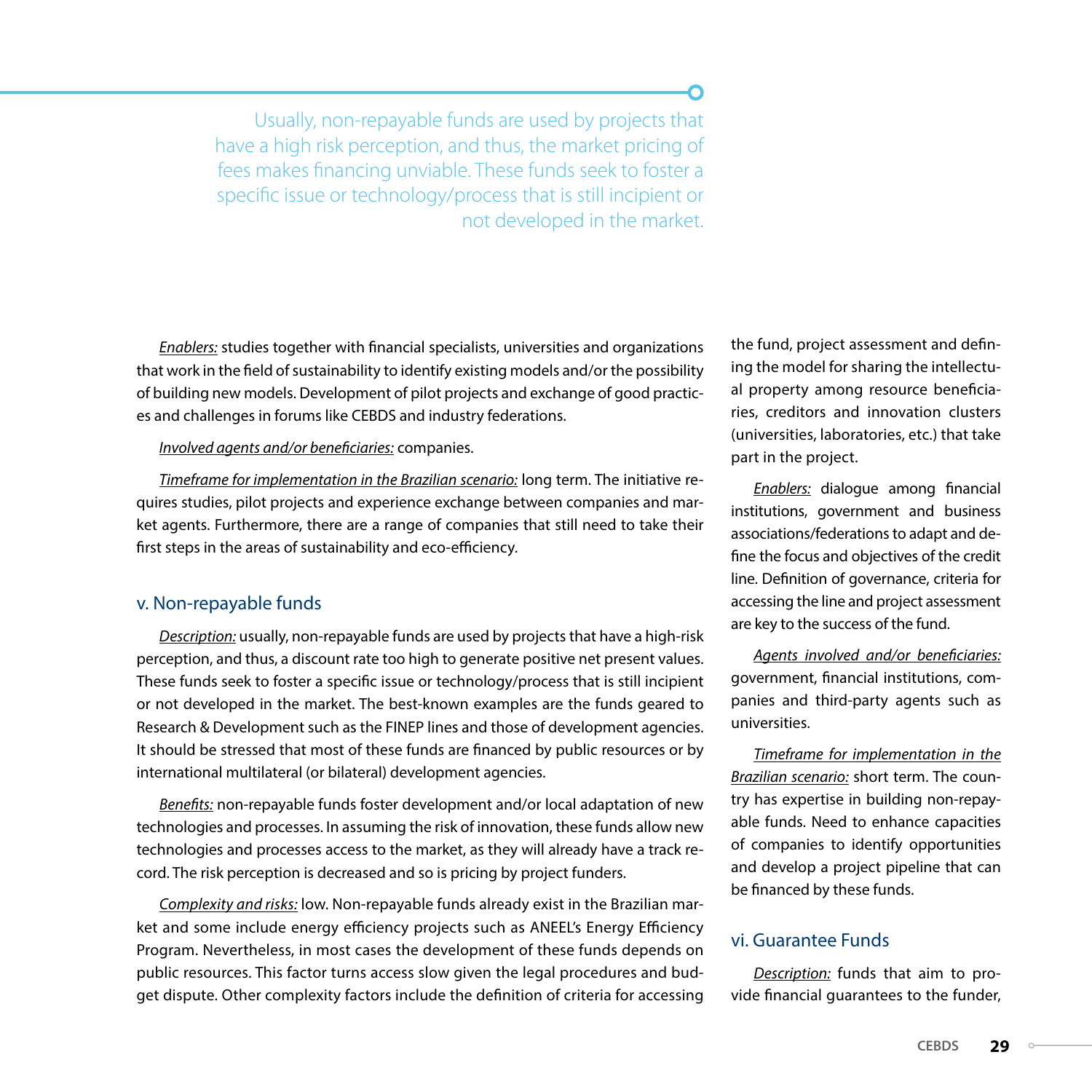that is, they act as project insurance. In the case of the energy efficiency segment, this instrument is essential as it brings comfort to financial institutions, particularly in projects whose returns are tied to the performance of the generated savings and are developed by ESCOs – they have a lower borrowing capacity than their clients, usually medium and large-sized companies.

*Benefits:* guarantee contracts facilitate obtaining credit by agents that will seek to pay installments with the expected savings of the project. This instrument is essential for ESCOs, mostly small and medium sized enterprises, who usually have limited borrowing capacity when only their balance sheets are analyzed. Letters of guarantee also allow smaller interest rates given the reduction of the funder's risks.

*Complexity and risks:* medium. Although this is a common instrument in other financial segments, guarantees for energy efficiency projects in Brazil are new — the first guarantee mechanism (EEGM) was launched in 2013 by Atla Consultoria, together with IDB, UNDP and GEF. Thus, capacity building of market agents regarding this instrument is necessary. Another risk factor is that these guarantees bring an additional financial cost to the project.

*Enablers:* capacity building of the financial institutions with respect to the guarantee instrument to provide greater comfort to the market regarding this product. Dissemination among companies and ESCOs.

*Involved agents and/or beneficiaries:* ESCOs, energy consumers, financial institutions (banks, development agencies, etc.)

*Timeframe for implementation in the Brazilian scenario:* short term. A letter of guarantee has already been issued in Brazil by the Banco Indusval & Partners (BI&P) to finance a project of APS Soluções.

#### vii. Subsidized and/or thematic lines (may or not be concessional and/ or unsecured)

*Description:* lines with specific focus, be it technological, sectoral and/or thematic. Most of these lines have some kind of subsidies or incentives such as reduced interest rates or no guarantee requirement. This instrument is used both internationally, as the studied cases show, and in Brazil. In the case of energy efficiency, the best-known line is ProESCO, administered by BNDES.

*Benefits:* thematic lines lead to less competition for energy efficiency resources versus other core projects. These lines facilitate the construction of specific products for energy efficiency and reduce transaction costs since they provide the development of a preliminary list of technologies, equipment manufacturers, ESCOs and companies/sectors that are eligible for funding. In sum, the process of creating thematic lines leads to a favorable environment for coordination and engagement of various market agents.

*Complexity and risks:* medium. Thematic lines require coordination among various agents which results in greater complexity in their development. Furthermore, it is necessary to have a design that meets the demands and characteristics of borrowers be they companies or ESCOS. The unsuitable design of either the line or the project assessment process could make funding impossible, as shown by the high idleness of the lines, despite their benefits and subsidies, such as, ProESCO, currently undergoing reformulation.

*Enablers:* building thematic lines depends mostly on non-financial solutions like listing of technologies, registering ESCOs and third parties as well as on building capacities in companies to obtain this credit. Furthermore, it is essential that financial institutions like commercial banks participate in the financial intermediation of these lines.

*Agents involved and/or beneficiaries:*  government, equipment manufacturers, companies, financial institutions and other agents of the energy efficiency market.

*Timeframe for implementation in the Brazilian scenario:* short term. Brazil already has thematic lines for both energy efficiency and other areas. In addition, major events like the World Cup, held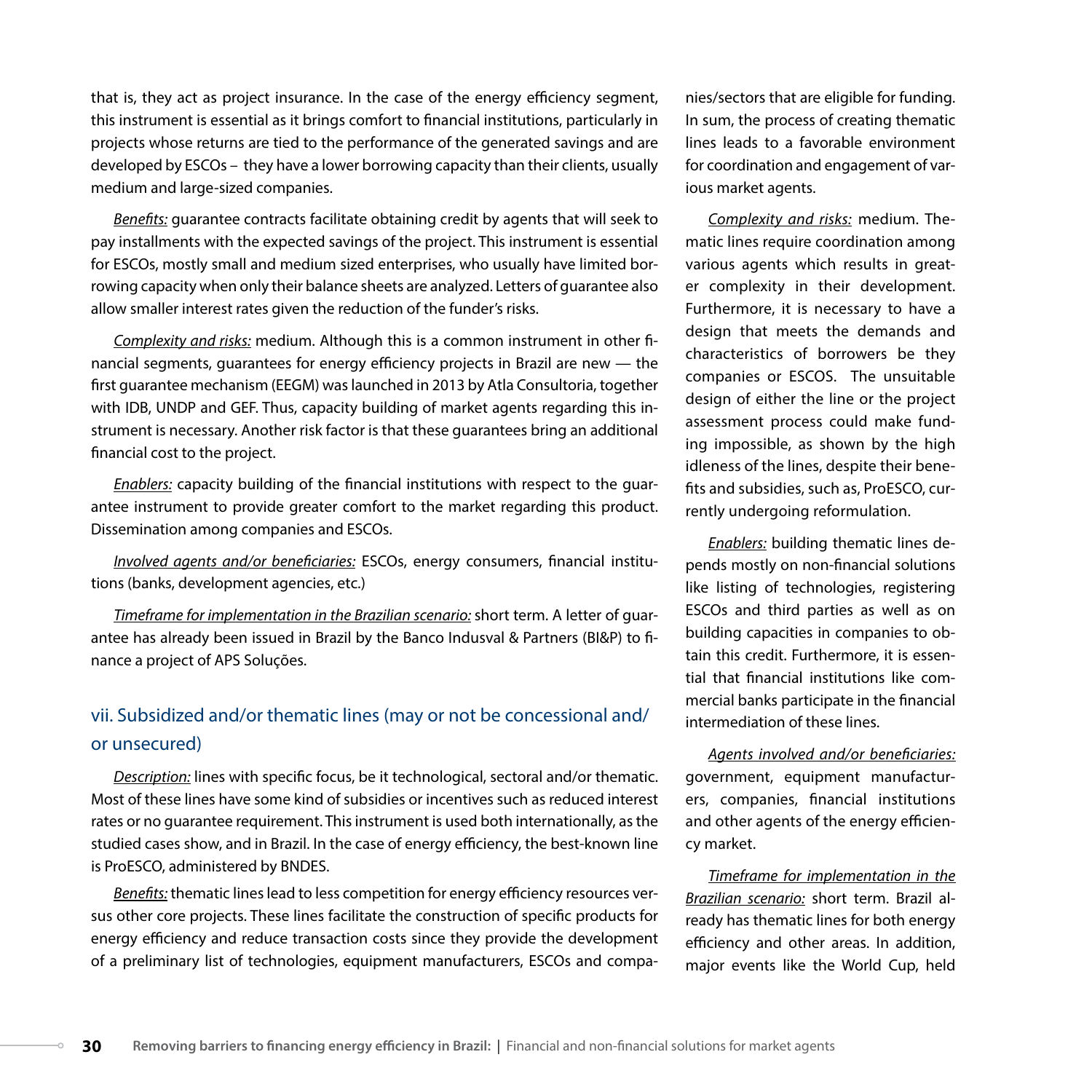in July 2014, and the Rio de Janeiro Olympic Games present a favorable scenario for building these thematic lines.

#### **II. Non-financial solutions**

#### i. Standardizing processes

*Description:* setting standards for selection and assessment of the performance of projects. This standardization can be achieved by clear specification of:

- a) Project eligibility requirements;
- b) Project categorization;
- c) Stages to be followed after submission;
- d) Procedures and reports for auditing and monitoring performance throughout all phases of the program, with information such as technical risks, financial calculations, energy efficiency and feasibility.

In addition to establishing standard processes specific to the program, national or international seals and certifications can be adopted to facilitate the selection and classification of projects.

*Benefits:* once processes are standardized, we achieve better understanding of the financing mechanisms. Thus, final consumers and ESCOs can more easily identify the opportunities for submitting projects for financing. Furthermore, there are gains in the perception of suppliers and project developers of market opportunities for developing products and services with regard to project requirements. Government agencies, financial institutions and funds, in turn, can have a better perception of the risks. Standardization allows faster screening and classification of projects, reduced transaction costs and making financing more scalable. In the event of adopting widely known rules and standards, there is the added bonus of making the instrument more popular, decreasing aversion of agents to instruments and contract models, and reducing the spread.

*Complexity and risks:* low. In standardizing the project screening and classification stages, these stages become less flexible, resulting in some good projects becoming ineligible for funding. Furthermore, as in all standardization, specificities of a certain sector or company may affect it when obtaining credit. Thus, environments and processes should be created within the assessment flow, in which projects that are "different" can be assessed in greater depth. Finally, the strictness of requirements and assessment processes may create extremely bureaucratic procedures.

*Enablers:* cooperative efforts among government, funds and financial institutions to identify best practices for process standardization. Consolidation of partnerships with institutions that audit projects and products (like Inmetro); build the capacities of financing teams to better understand the entire credit process, from product development to credit analysis and disbursement.

*Agents involved and/or beneficiaries:* final consumers, ESCOs, governments, funds and financial institutions and, indirectly, project developers and suppliers.

*Timeframe for implementation in the Brazilian scenario:* short term. Solution depends essentially on mapping efforts and definition of processes to be standardized. Furthermore, in the case of adopting already existing standards for project screening and classification, there are widely used energy efficiency certifications in the Brazilian market such as the Procel seal and the calls for projects of the energy distribution companies.

#### ii. Listing of technologies

*Description:* as with process standardization, the definition of a list of technologies is a standardization instrument for the process of credit pro-

Standardization allows speedier screening and classification of projects, reduced transaction costs and making financing more scalable.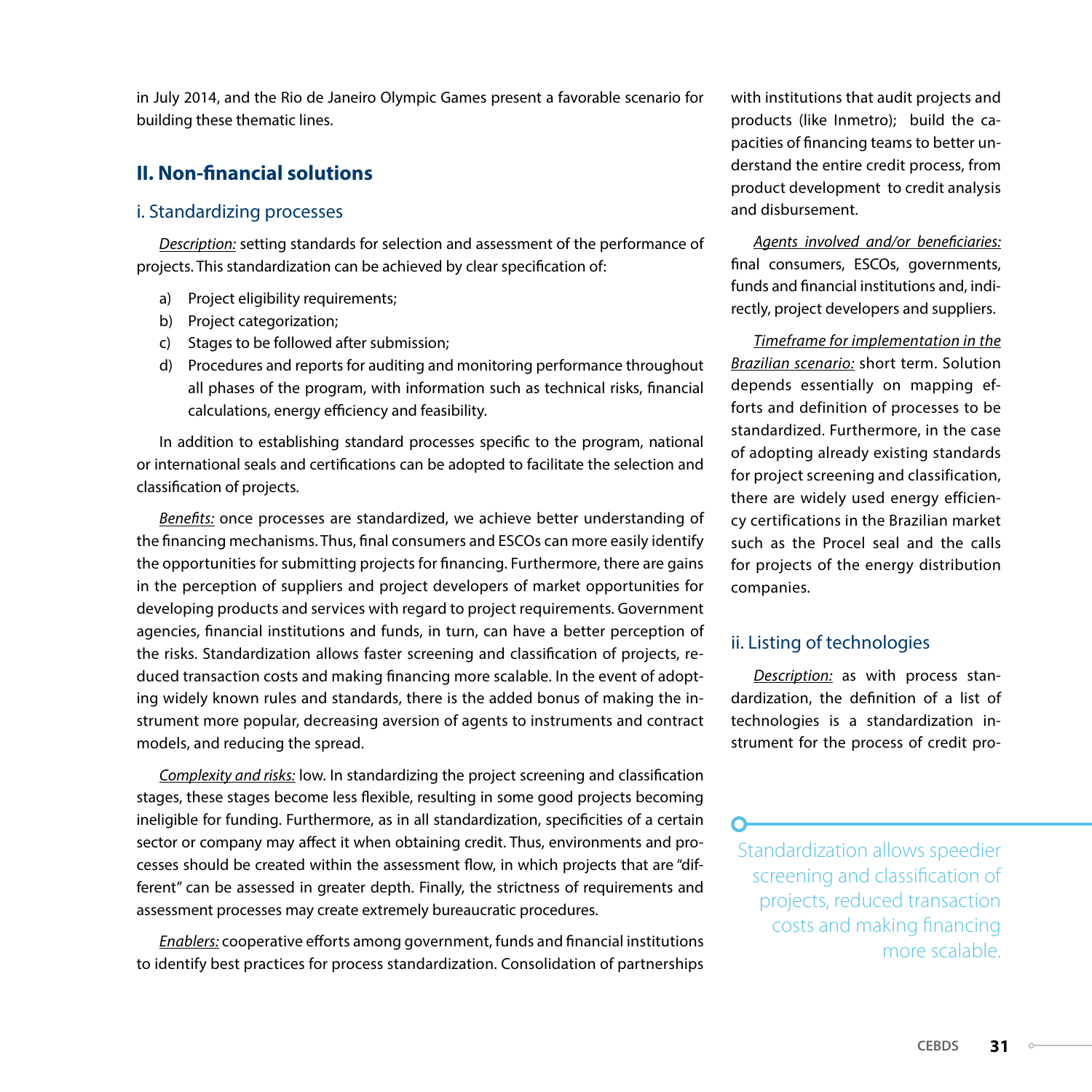curement. It consists in listing a series of technologies that are eligible for financing in energy efficiency projects. These technologies can include machinery and equipment (such as agricultural machinery, solar panels and refrigeration systems) as well as processes.

*Benefits:* definition of eligible technologies helps to standardize financing processes. Thus, the screening and classification procedures are facilitated since there are fewer variables to consider. This contributes to a better perception of the risks by financing agents, in addition to a better understanding of the financeable options and requirements by clients and project developers. With this solution, benefits for technology suppliers can be even greater than in standardization of processes in general, because it acts specifically on their market.

*Complexity and risks*: medium. The pre-definition of technologies restricts – even more than process standardization - the inclusion of projects that have the potential to reduce energy consumption but do not fit in the list. In other words, programs with prior listing have a smaller scope. Thus, in defining which technologies are eligible, the impact of their adoption must be known in order to adapt the listing to the objectives of the program.

*Enablers:* joint study by financing agents with respect to the technologies used in the country, supported by the relationship with technology suppliers and certification bodies (like Inmetro). Examples such as Carbon Trust show that this process requires continuous updating and revision, both in the inclusion of new technologies as in the replacement of those that are already outdated.

*Agents involved and/or beneficiaries:* government, financial institutions, funds, project developers and technology suppliers.

*Timeframe for implementation in the Brazilian scenario:* medium term. The Brazilian market should be studied so that the listing of technologies is not too restrictive or so extensive that it loses sight of its objectives. The process of building the list requires coordinating with other agents and must be very transparent so that there is no perception that this or the other equipment manufacturer has benefited improperly. Thus, the listing process is expected to take a significant amount of time, since it is necessary to define clear stages, inclusion criteria and communications/questioning by these equipment manufacturers.

#### iii. Registering of ESCOs

*Description:* registering of ESCOs, consultancies and companies that develop projects for a previously defined list of organizations that can participate in financed projects and/or are eligible for financing.

*Benefits:* to draw up such a register, the criteria that these agents have to meet must first be defined. This will decrease the counterparty risk, which discourages investors of energy financing projects. Therefore, this initiative has the potential to reduce transaction costs, which is focused on the borrowers. The financing process gains credibility and this information leads to greater comfort for the participating financial institutions. In addition, the register can strengthen capacity-building initiatives of these organizations so that they will be better prepared to execute their financed projects.

*Complexity and risks:* average. There are no similar initiatives in Brazil, so it would be necessary to organize the mapping and classification of these organizations to build a comprehensive and reliable register. In addition, the ES-COs market in Brazil is still in its infancy.

*Enablers:* joint efforts among government, regulatory agencies, industry associations (e.g. ABESCO) and certification organizations to define methodologies to certify ESCOs and third parties.

*Involved agents and/or beneficiaries:*  ESCOs, consultancies and other project developers.

*Timeframe for implementation in the Brazilian scenario:* medium term, with a reasonable amount of effort required.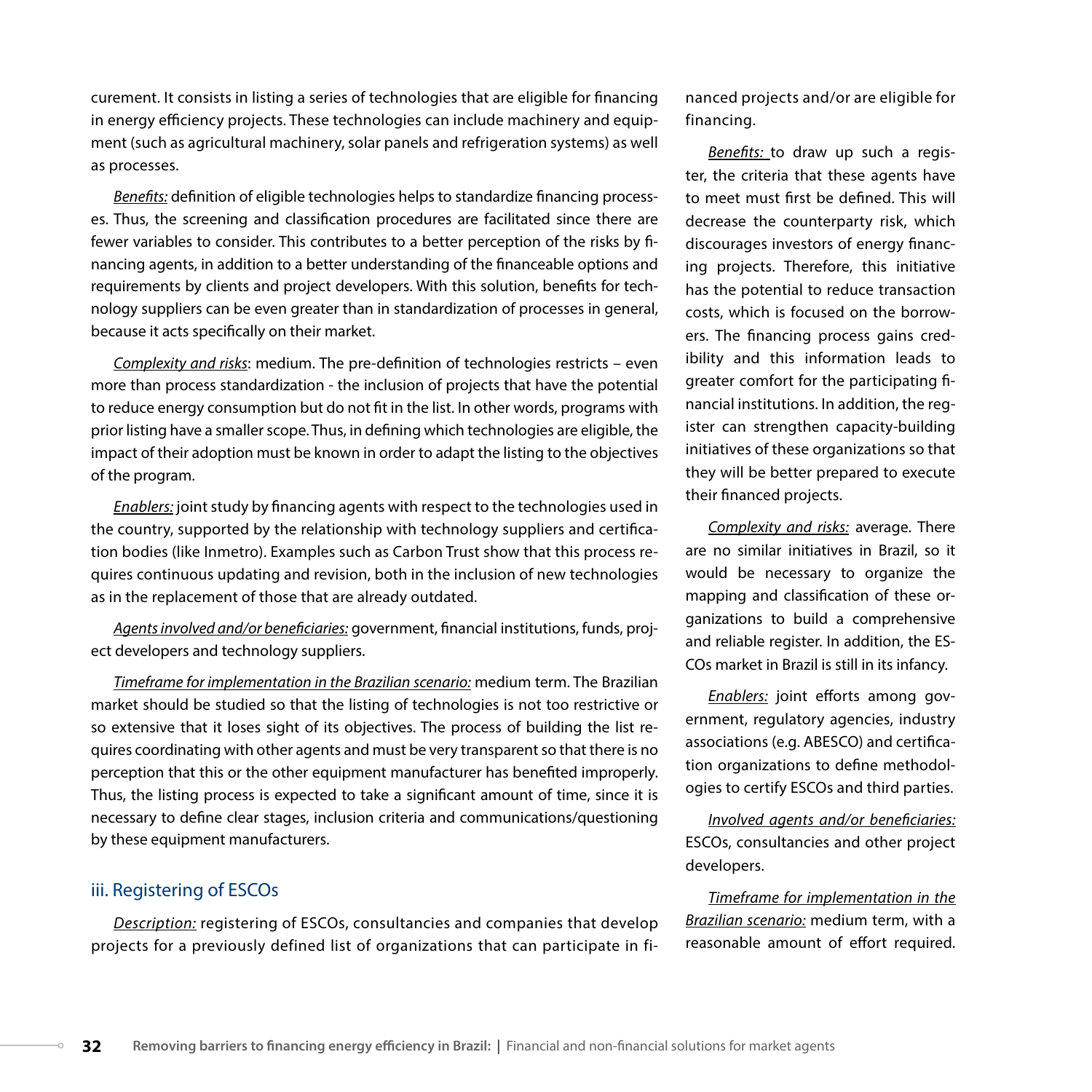Concession of guarantees by government agencies and international financial institutions for mitigating counterparty risks, described previously, is still one of the more realistic alternatives.

#### iv. Capacity building of companies and financial institutions

*Description:* provision of courses, training and capacity building campaigns aimed at companies (potential borrowers) and financial institutions with respect to opportunities, project design, technology, risk and other aspects related to financing energy efficiency.

*Benefits:* skilled agents are able to identify more opportunities for funding and assess their possible actions and the potential of project impacts and risks. This results in a greater number of credit lines, better project assessment and greater demand for project development. Information asymmetry among the agents can be reduced by courses, training and campaigns facilitating a dialogue among themselves, which is also enabled during interaction in capacity building environments.

*Complexity and risks:* low, initially it is necessary to identify the levels of knowledge and needs in financial institutions and companies with respect to energy efficiency financing.

*Enablers:* dialogue among financial institutions, businesses and government, with the collaboration of energy distribution companies. Participation of institutions that already promote the relationship among a large number of institutions of the same group of agents (e.g. Febraban, CEBDS, ABESCO) facilitates the creation of capacity building environments, such as forums, workshops and joint training sessions.

#### *Involved agents and/or beneficiaries:* all market agents.

*Timeframe for implementation in the Brazilian scenario:* short term. In Brazil, there are similar initiatives that involve capacity building, such as the project "Market Transformation for Energy Efficiency in Brazil", a cooperation effort among GEF, BID and the Brazilian Government, focused on efficiency in buildings.

#### v. Certification agencies

*Description:* participation of bodies that certify projects, ensuring that the methodologies are valid, measuring the risk and impact and ensuring the feasibility of these projects.

*Benefits:* albeit these agents use pre-defined metrics to certify project feasibility and risks, there is a better perception of the risks, in addition to reducing analysis time. In other words, adaptations for project assessment are minimized, leading to a reduction in transaction costs. Certification agents can further verify if the execution is in line with the plan, ensuring greater quality control. Furthermore, the existence of a methodology for certification can facilitate the development of projects that fit within the constraints of the credit lines.

*Complexity and risks:* medium. There are international methodologies, but their application to the Brazilian situation must be studied carefully. In addition, in Brazil there are few agents who do this, representing a limited capacity to meet market demands.

*Enablers:* knowledge transfer by certification institutions, in addition to the actions of government and distribution companies — because of the knowledge inherent to their core activity — in promoting and supporting new certification agencies.

*Agents involved and/or beneficiaries:* financial institutions, project developers, certification agencies and energy distribution companies.

*Timeframe for implementation in the Brazilian scenario:* medium term. Initially it is necessary to encourage the creation of certification agents, including supporting their capacity building. Financial institutions should include these certification agencies in their project assessment process.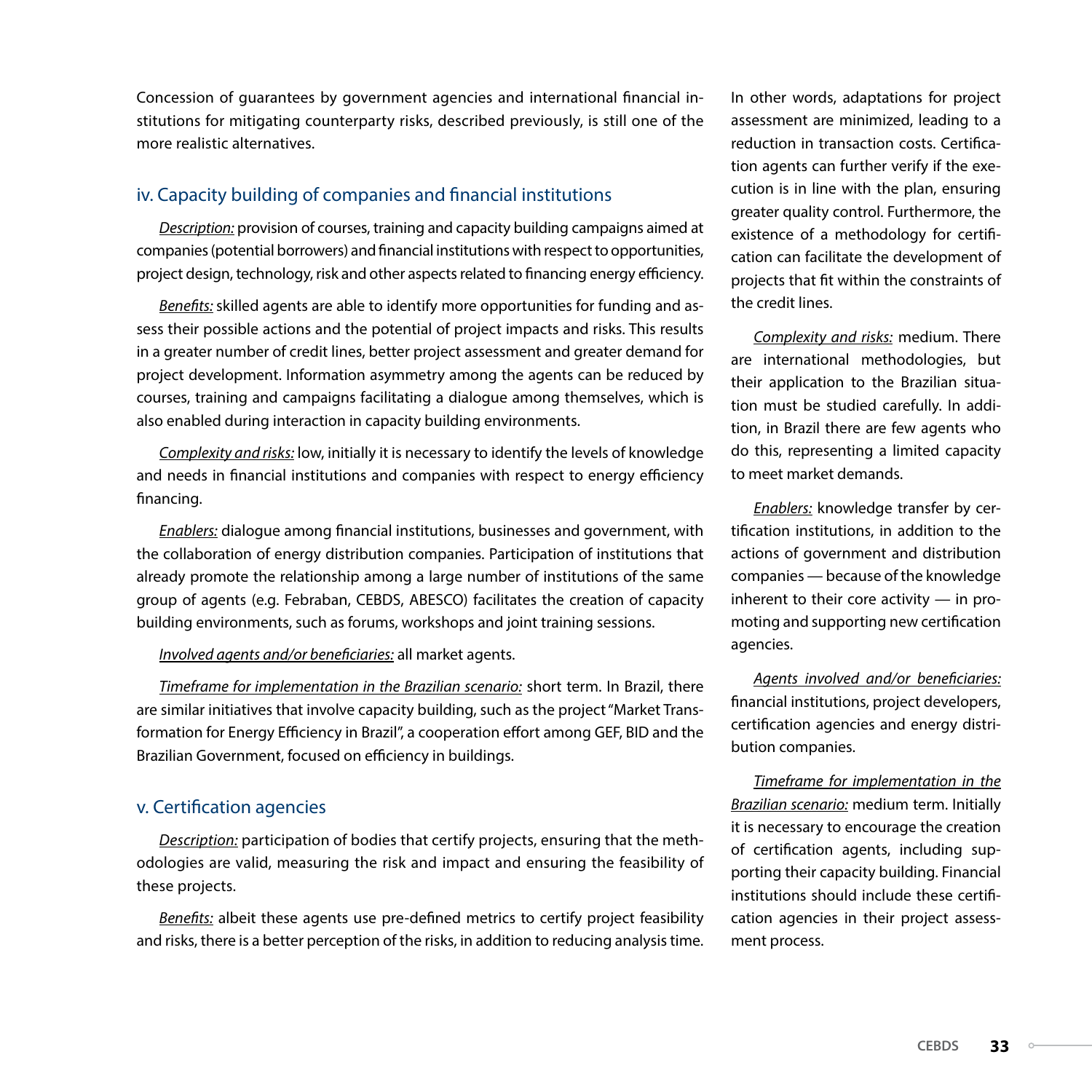The most obvious benefit of establishing governance is reduction of institutional insecurity, since the role and limits of participation of each agent is defined in a clear and transparent manner.

#### vi. Establishing governance for energy efficiency

*Description:* establishing a system of governance, with definition of rules, processes and coordination among agents, and their roles, in order to enable a more intense and organized activity for financing energy efficiency. This governance can be based on a comprehensive program for the issue, development of a specific agency or the clear definition of the role of each market agent — from government agents to energy distribution companies, equipment manufacturers and financial institutions.

*Benefits:* as a rule, the more obvious benefit is reduction of institutional insecurity, since the role and limits of participation of each agent is defined in a clear and transparent manner. The greater institutional security reduces the perception of risk for financial institutions and increases the possibility of investments in energy efficiency.

*Complexity and risks:* high. Depends on a high capacity for coordination among all agents involved in the issue, in addition to requiring discussions on and possible modifications in current legislation. The process requires public hearings, discussion in various forums and constant dialogue between government and representatives of the business, financial and organized civil society sectors.

*Enablers:* solution depends on the capacity of all agents to negotiate, putting their experiences and objectives on the agenda and seeking best practices. To do so, it is necessary to involve government, companies and civil society, in addition to having to develop specific forums and studies to learn how this process developed in other countries and how to build this governance structure in Brazil.

*Agents involved and/or beneficiaries:* as the issue is governance, all agents have strong participation, where the government, financial institutions and companies are the ones most involved in this solution.

*Timeframe for implementation in the Brazilian scenario:* long term. To establish a system of governance that clearly defines the role of agents and the regulatory environment, it is necessary to carry out discussion forums, workshops and studies that encourage the participation of various stakeholders, in addition to legal processes such as public hearings and consultations. Only after this is done is it possible to arrive at conclusions on legislation and regulation.

#### vii. Market forums

*Description:* participation of companies, project developers, ESCOs and other agents in congresses, working groups and other coordination mechanisms with industry associations and institutions (e.g., FIESP), those specifically of the power industry (e.g. Aneel, ABESCO) and others related to the business ecosystem (e.g. Sebrae).

*Benefits:* greater interaction among agents, encouraging organization of environments for discussion on climate financing and rationalizing efforts in the search for alternatives such as the ones presented in this paper. Furthermore, the participation of consolidated associations that have a large network of associate members facilitates the dissemination of the issue and interest of new agents.

*Complexity and risks:* low, since Brazil already has consolidated forums in which other issues are discussed by coordinating their networks*.*

*Enablers:* as with the preceding initiative, the effectiveness of market forums depends on the coordination of all agents, which is facilitated by consolidated discussion environments.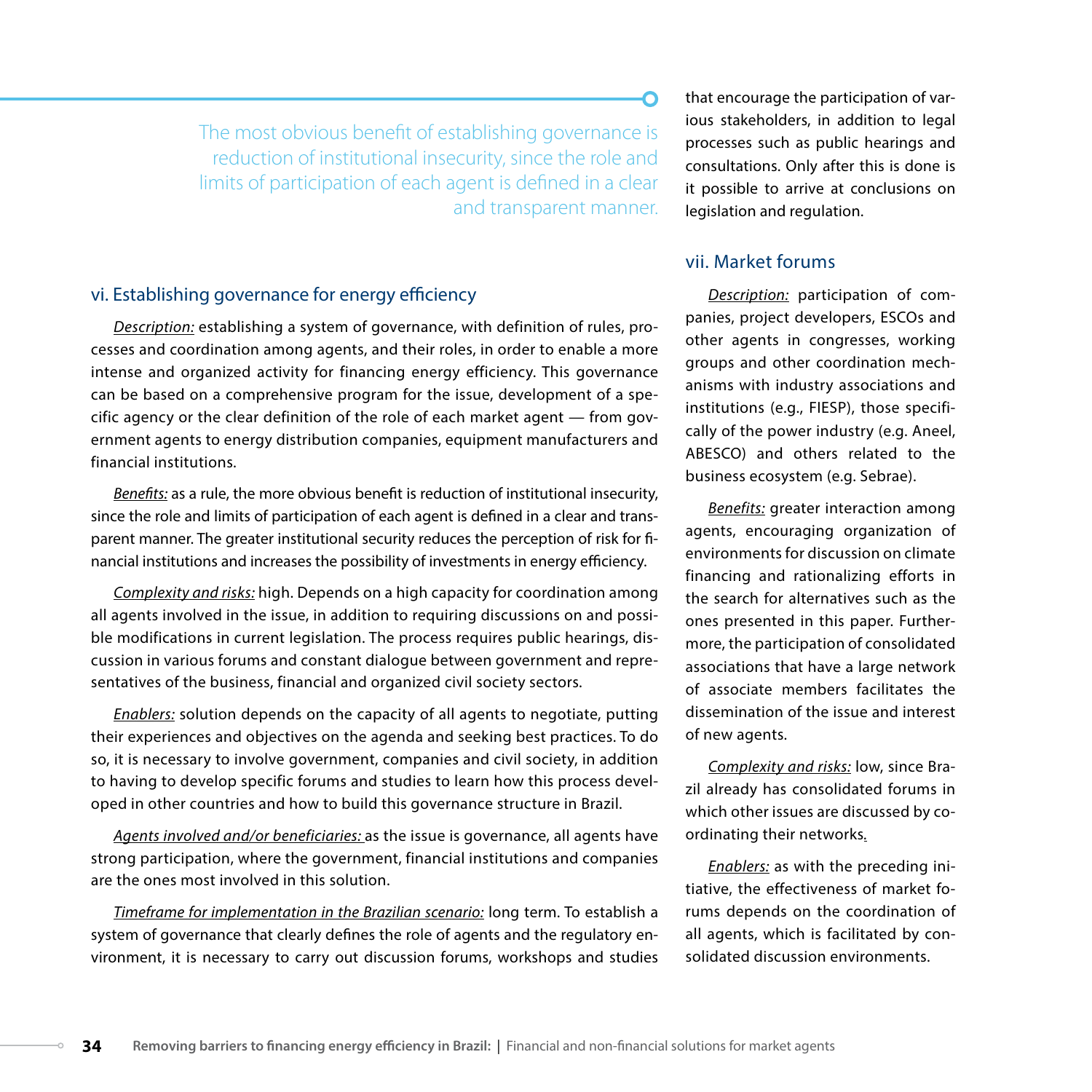*Agents involved and/or beneficiaries:* coordination mainly among companies, ESCOs and project developers in sectoral associations, with the support of government agencies (e.g. Aneel).

*Timeframe for implementation in the Brazilian scenario:* short term, based on the use of existing structures (industry federations, Aneel, ABESCO, Sebrae, CEBDS and others).

 $\circ\hspace{-1.7mm}-$